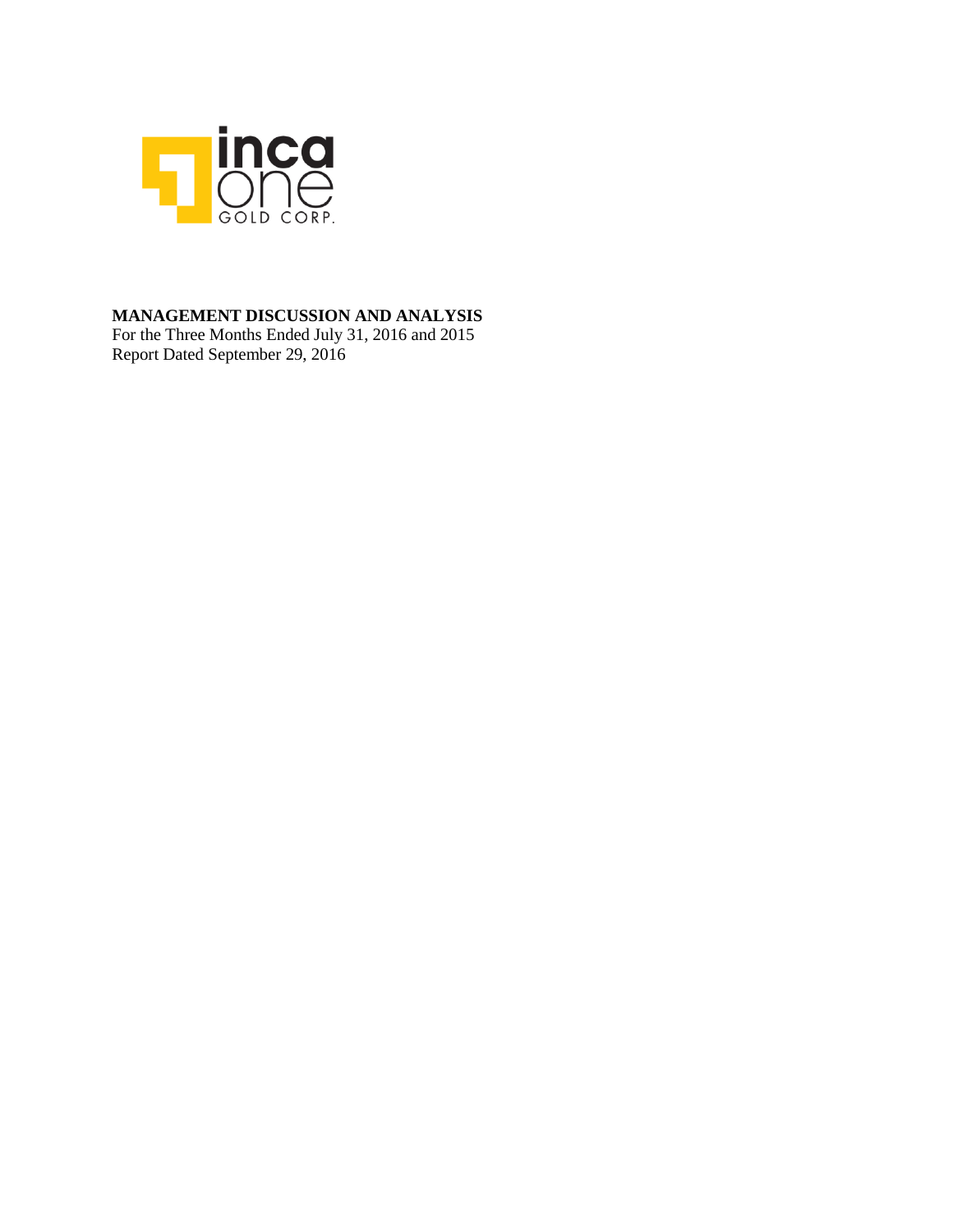Management Discussion & Analysis For the Three Months Ended July 31, 2016 and 2015

The following information, prepared as of September 29, 2016, should be read in conjunction with the unaudited condensed interim consolidated financial statements of Inca One Gold Corp. (the "Company" or "Inca One") for the three months ended July 31, 2016 (the "July 2016 Interim Financial Statements"). This MD&A is the responsibility of management and has been reviewed and approved by the Board of Directors of the Company. All financial amounts are expressed in Canadian Dollars, unless otherwise indicated.

#### **General Overview**

Inca One was incorporated on November 9, 2005, and is engaged in the business of developing gold-bearing mineral processing operations in Peru, to service government permitted small scale miners. In recent years the Peruvian government instituted a formalization process for informal miners as part of its efforts to regulate their activities. The Company, through its Peruvian subsidiary Chala One SAC, ("Chala One") has acquired an existing Peruvian mineral processing plant (the "Chala Plant"), which the Company has successfully upgraded to approximately 100 tonnes per day ("TPD") capacity, and began commercial production in February 2015. The Company's business plan is to source high grade gold mill feed from legally recognized Peruvian artisanal and small scale miners, purchase and process the material, and export gold concentrate or dore.

The Company continues to actively evaluate other potential mineral projects including additional mineral processing operations.

Inca One is listed for trading on the TSX Venture Exchange (the "TSX-V") under the symbol "IO", on the Frankfurt Stock Exchange under the symbol "SU9.F", and the Santiago Stock Exchange Venture under the symbol "IOCL".

#### **Debt Settlement and Financing Completed in August 2016**

On August 26, 2016, the Company announced it had attained approval from the TSX-V for a global debt settlement whereby \$13.7 million of the Company's long and short term debt was settled and restructured (see subsequent events below). The debt settlement and restructuring resulted in a material reduction of the Company's debt.

Concurrent with the debt settlement and restructuring, the Company closed the first tranche of a previously announced private placement by raising gross proceeds of approximately \$3.25 million through the issuance of approximately 13.0 million units at a subscription price of \$0.25 per unit (see subsequent events below).

This MD&A and the respective interim consolidated financial statements for the three months ended end July 31, 2016, present the financial position as at July 31, 2016, prior to the debt settlement and closing of the first tranche of the private placement.

The Company began to ramp up operations within weeks of the debt settlement and closing of the first tranche of the private placement.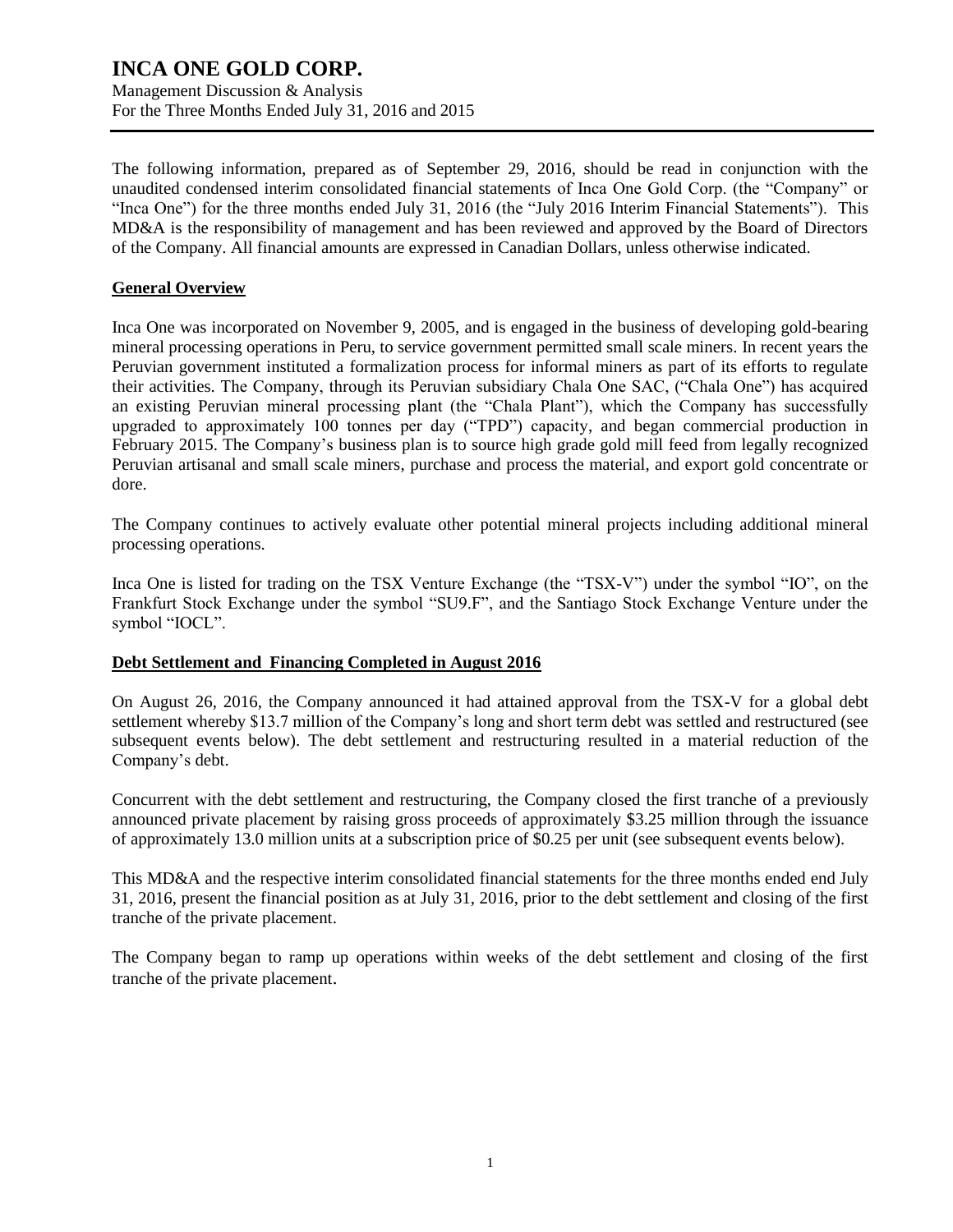Management Discussion & Analysis For the Three Months Ended July 31, 2016 and 2015

#### **Operational Milestones**

The following is a summary of the Chala Plant's production statistics for:

- three months ended July 31, 2016 ("**Q1 fiscal 2017**" or "**Q1 2017**");
- three months ended April 30, 2016 ("**Q4 fiscal 2016**" or "**Q4 2016**");
- three months ended January 31, 2016 ("**Q3 fiscal 2016**" or "**Q3 2016**");
- three months ended October 31, 2015 ("**Q2 fiscal 2016**" or "**Q2 2016**");
- three months ended July 31, 2015 ("**Q1 fiscal 2016**" or "**Q1 2016**"); and
- three months ended April 30, 2015 ("**Q4 fiscal 2015**" of "**Q4 2015**").

The Chala Plant commenced commercial production on February 1, 2015 therefore no operational comparative figures are applicable for periods prior to Q4 2015. The quarterly periods summarized below represent all the periods during which the Company was in commercial production.

During Q1 2017, Q4 2016, Q3 2016 and Q2 2016, the Company operated at a lower operating capacity in order to better manage cash flows while the Company awaited its first IGV/VAT refund from SUNAT, the Peruvian government tax and customs authority. SUNAT has completed audits of the Company's IGV filings from inception through May 2015 and for the period June through August 2015. This IGV audit has been a very lengthy and onerous process, noting that no material issues have been identified by SUNAT as of the date of this MD&A.

In February 2016 the Company received IGV refund payments from SUNAT for the IGV filing period September 2015 through December 2015. In March and April 2016, the Company received additional payments relating to each monthly period January 2016 through March 2016. After the month of March 2016 the Company has been receiving monthly payments for submission of the Company's IGV. All IGV refund payments received in Q4 2016 totaled approximately \$1,069,743, the total payments received in Q1 2017 totaled approximately \$1,558,001.The Company also graduated from the SUNAT small tax group to the SUNAT large company tax group in early February 2015. The SUNAT large tax group has proven to deliver timely refunds to the Company.

The lower operating capacity during Q1 2017 resulted in a \$318,607 gross operating deficit compared to a \$774,498 gross operating deficit in Q4 2016, \$604,336 gross operating deficit in Q3 2016 and \$337,237 gross operating deficit in Q2 2016 and \$435,499 gross operating profit in Q1 2016. In Q1 2016 production was much higher than subsequent quarters which resulted in positive gross operating margin.

The quarterly deficit in Q1 2017 decreased over Q4 2016 due primarily to the Company been able to purchase higher grade ore due to the positive cash flow that the IGV refunds generated during Q4 2016 and Q1 2017.

Along with the IGV refund payments in Q4 2016 and Q1 2017, the Company also strategically sought to address some balance sheet restructuring and refinancing to help the Company recapitalize and ramp up production into profitable operations.

Other factors that contributed to the deficit include:

- A. Gold price impacts:
	- Average gold price per ounce sold increased in Q1 2017 by 4.83% and 14.5% when compared to Q4 2016 and Q1 2016, respectively.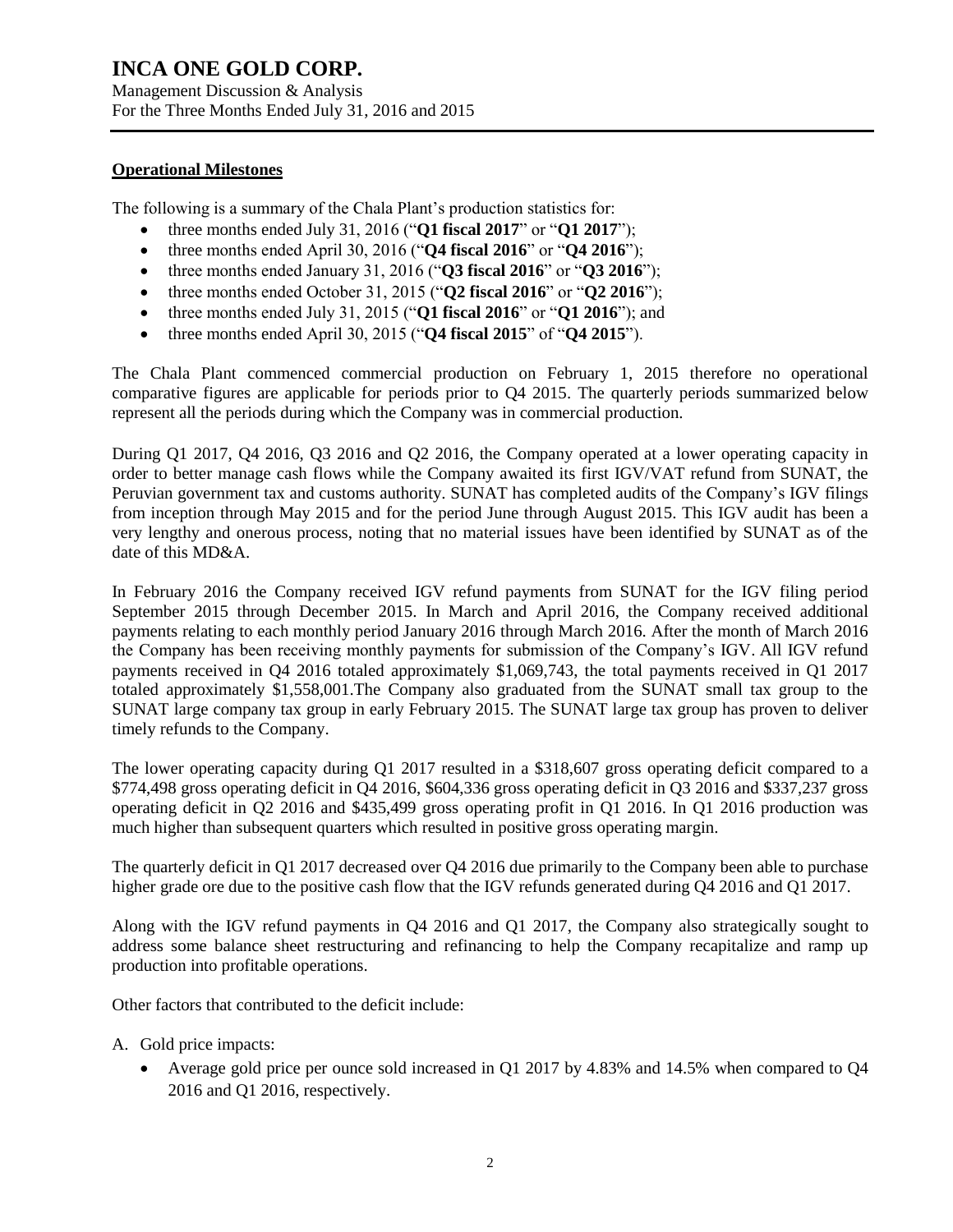Management Discussion & Analysis For the Three Months Ended July 31, 2016 and 2015

- B. Revenue and cost per tonne impacts:
	- Revenue per tonne decreased 4.9% in Q1 2017 compared to Q4 2016 which is primarily a result of (i) 12.5% decrease in production (ii) partially offset by 5.0% increase in price per ounces sold.
	- Cost per tonne processed decreased 16.3% in Q1 2017 compared to Q4 2016 which is primarily a result cost cutting measures implemented by the Company to compensate the lower production.
	- Mineral grade purchased increased 4.0% oz/tonne (" $oz/t$ ") gold from 0.49 oz/t gold to 0.51 oz/t gold in Q1 2017 compared to Q4 2016.

The Company's continued working capital constraints contributed to its inability to finance the purchase of higher grade mineral.

| <b>Quarter over Quarter</b><br>highlights             | Q1<br>2017 | Q <sub>4</sub><br>2016 | Q3<br>2016  | Q <sub>2</sub><br>2016 | Q1<br>2016 | Variance %<br>Q1 2017 vs<br>Q4 2016 | Variance %<br>Q1 2017 vs<br>Q1 2016 |
|-------------------------------------------------------|------------|------------------------|-------------|------------------------|------------|-------------------------------------|-------------------------------------|
| Tonnes processed (t)                                  | 2,370      | 2,709                  | 3,853       | 3,698                  | 7,453      | $(12.5\%)$                          | $(68.2\%)$                          |
| Average daily processing<br>volume $(t)$ <sup>1</sup> | 27.7       | 31.7                   | 45.1        | 43.2                   | 88.0       | $(12.5\%)$                          | $(68.5\%)$                          |
| Mineral grade (oz/t gold)                             | 0.51       | 0.49                   | 0.60        | 0.73                   | 0.80       | 26.1%                               | $(23.4\%)$                          |
| Gold sold (oz)                                        | 1,227      | 1,459                  | 2,015       | 2,935                  | 4,438      | $(16.0\%)$                          | $(72.4\%)$                          |
| Silver sold (oz)                                      | 2,173      | 5,206                  | 3,669       | 3,155                  | 5,669      | $(58.2\%)$                          | $(61.7\%)$                          |
| Sales $($ )                                           | 2,075,562  | 2,496,234              | 3,105,726   | 4,330,350              | 6,549,870  | $(16.9\%)$                          | $(68.3\%)$                          |
| Gross operating (deficit)<br>margin $(\$)$            | (318,607)  | (774, 498)             | (604, 336)  | (337, 237)             | 435,499    | $(58.9\%)$                          | $(173.2\%)$                         |
| Gross operating margin %                              | (15.35%)   | $(31.03\%)$            | $(19.46\%)$ | $(7.79\%)$             | 6.65%      | $(50.5\%)$                          | $(330.9\%)$                         |
| Gross margin / ounce of<br>gold sold (\$)             | (260)      | (531)                  | (300)       | (115)                  | 98         | $(51.0\%)$                          | (365.3%)                            |
| Gross margin / ton<br>processed $(\$)$                | (134)      | (286)                  | (157)       | (91)                   | 58         | $(53.1\%)$                          | $(331.0\%)$                         |
|                                                       |            |                        |             |                        |            |                                     |                                     |
| Revenue per tonne<br>processed $(\$)$                 | 876        | 921                    | 806         | 1,171                  | 879        | $(4.9\%)$                           | $(0.3\%)$                           |
| Cost per tonne processed (\$)                         | 1,010      | 1,207                  | 963         | 1,262                  | 820        | $(16.3\%)$                          | 23.1%                               |
| Average gold price per<br>ounce sold $(\$)$           | 1,659      | 1,590                  | 1,517       | 1,477                  | 1,449      | 4.3%                                | 14.5%                               |
| Cost per ounce sold $(\$)$                            | 1,952      | 2,241                  | 1,841       | 1,590                  | 1,378      | $(12.9\%)$                          | 41.7%                               |
|                                                       |            |                        |             |                        |            |                                     |                                     |
| Average London Close price<br>(SUSD)                  | 1,291      | 1,230                  | 1,084       | 1,134                  | 1,168      | 5.0%                                | 10.5%                               |
| Average London Close price<br>$(\$)$                  | 1,686      | 1,631                  | 1,518       | 1,487                  | 1,457      | 3.4%                                | 15.7%                               |

*1 Based on a 28.5 day monthly utilization period*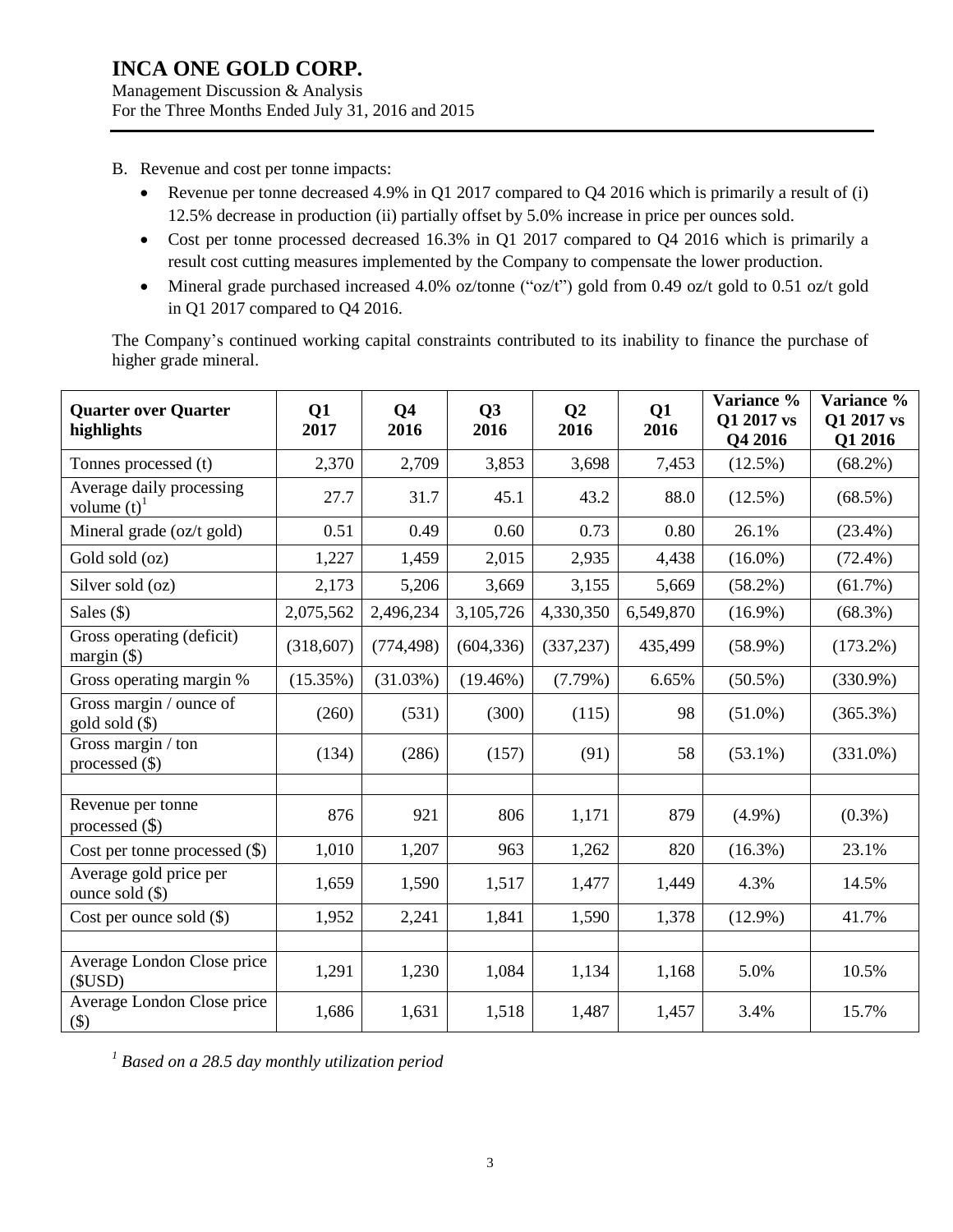Management Discussion & Analysis For the Three Months Ended July 31, 2016 and 2015

Highlights during Q1 fiscal 2017 include:

- Total gold and silver sales of \$2,075,562 with total cost of goods sold of \$2,394,169 and gross margin deficit of \$318,607 or a 15.4% deficit;
- 2,370 tonnes of mineral was processed with an average gold grade of 0.51 oz/t;
- Average daily processing volume of 28 TPD (based on a 28.5 day monthly utilization period);
- Strategically reduced processing throughput while waiting for the SUNAT IGV/VAT audit process to complete;
- Purchased approximately 2,540 tonnes of gold-bearing material.
- As at July 31, 2016, there was approximately 400 ounces of gold in inventory.

### **Operating Activity – Q1 2017 Compared to Q4 2016**

During Q1 2017, the Company processed a total of 2,370 tonnes of gold-bearing material with an average grade of 0.51 oz/t gold compared to 2,709 tonnes of gold-bearing material with an average grade of 0.49 oz/t gold during  $Q_4$  2016. As noted above, the grade was 4.0% oz/t gold higher in Q1 2017, with Q1 2017 being the sixth quarter of commercial production.

Production continued to be artificially lower during Q1 2017 due to a strategic decision by the Company to scale back production in order to wait for the receipt of the IGV receivable from the Peruvian tax authorities. During Q4 2016, the company collected \$1,069,743 of IGV refund payments and approximately \$1,558,001 during Q1 2017. As of July 31, 2016 IGV receivable had a value of \$1,041,263.

The average daily processing volume (based on a 28.5 day monthly utilization period) during Q1 2017 was 28 TPD compared to 32 TPD during Q4 2016. Due to cash constraints and the strategic decision to scale back production while awaiting the IGV refunds, Q1 2017 TPD production was lower than previous quarters.

During Q1 2017, the Company sold 1,227 ounces of gold and 2,173 ounces of silver compared to 1,459 ounces of gold and 5,206 ounces of silver sold during Q4 2016, despite the decrease in ounces sold the Company secured higher grade ore with some of its vendors a result of the lower levels of mineral grade per tonnes processed during Q1 2017 of 0.51 compared to 0.49 in Q4 2016.

The gross margin deficit per gold ounces sold during Q1 2017 amounted to \$260 compared to a gross margin deficit of \$531 during Q4 2016, a decrease of \$271 arising primarily from the increase in average mineral grade.

The Company also achieved various operating improvements during the three months period ended July 31, 2016 such as the purchase of a desorption plant and chemical laboratory to better maximize plant efficiency and lower operating cost, implement adjustments to the leaching circuit and grind size of the mill feed to improve recovery, and expanded the tailings pond.

#### **Chala Plant – Commercial Production**

As above, the Company accomplished many integral targets since commercial production began February 1, 2015, including improved mineral purchasing terms and recovery rates, which are critical factors towards achieving long term profitability.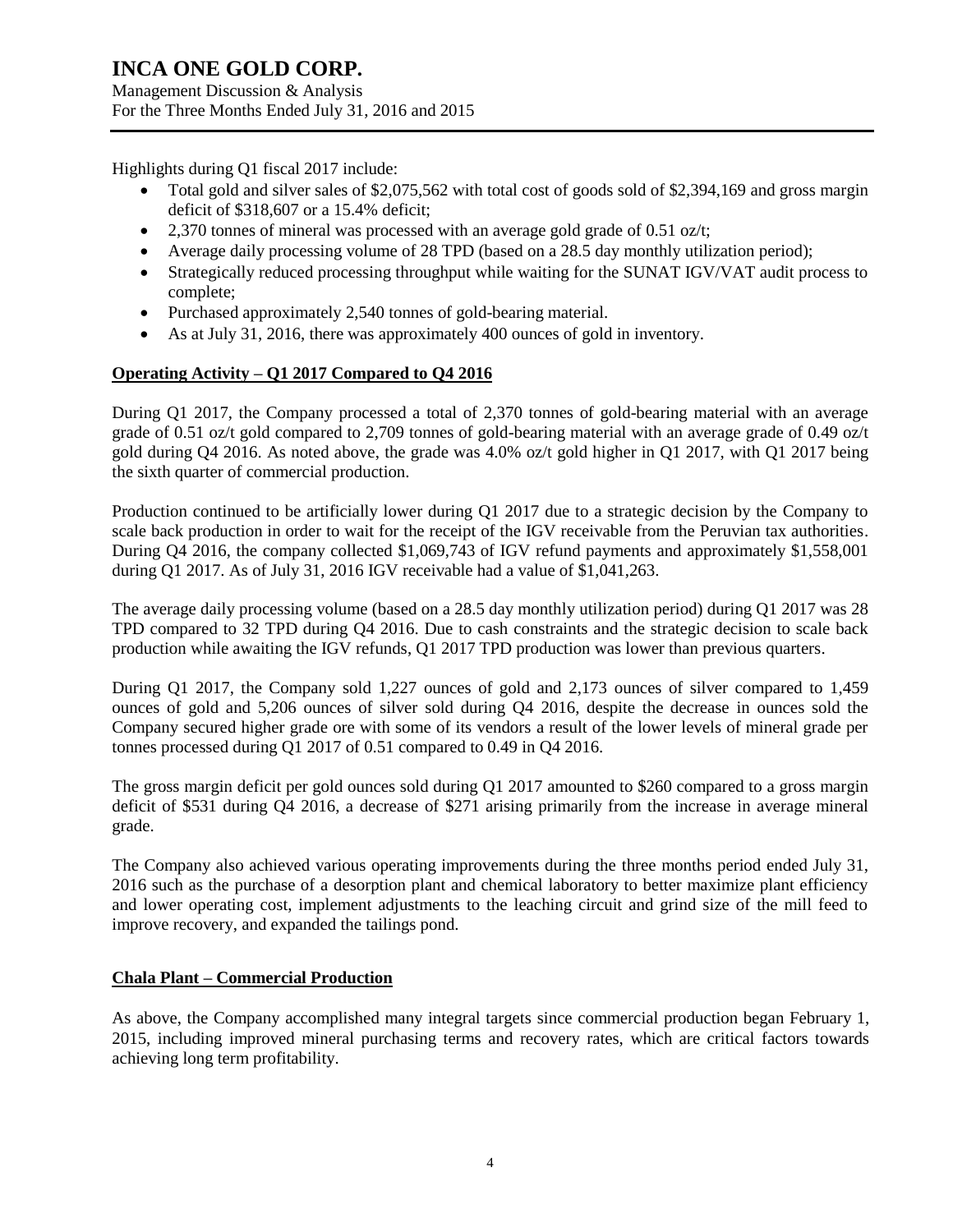Management Discussion & Analysis For the Three Months Ended July 31, 2016 and 2015

### Mineral Purchasing

A key component of the business is mineral purchasing. The Company has enacted initiatives to improve the efficiency and effectiveness of the mineral purchasing team including incentive programs, mini-games, and targets for quantity, grade, and price with a gold grade target of 25 grams per tonne ("gpt"). To accomplish a relatively steady mill feed for the Chala Plant the Company has entered into various multi-delivery letters of agreement ("LOA"). The Company's target is to have approximately 1,500 tonnes per month under LOA's or strategic partnerships, which would be 50% of the total expected 3,000 tonnes per month plant capacity. The balance of the mill feed is expected to come from ongoing spot purchases in the market.

### Property, Plant and Equipment

As at July 31, 2016, total plant upgrade costs and capitalized pre-operating costs was \$6,687,101 (April 30, 2016 - \$6,421,448) which includes \$1,712,199 (April 30, 2016 - \$1,712,199) of incidental revenue generated during the pre-operating period and \$264,531 (April 30, 2016 - \$264,531) of capitalized interest.

During the year ended April 30, 2016, the Company reclassified \$339,088 of IGV to accounts receivable which was previously included in pre-operating expenses.

During the year ended April 30, 2016, the additions to property, plant and equipment includes \$775,708 or USD\$618,192 (April 30, 2015 - \$nil) of VAT that the Company incurred on capitalized Chala plant costs that were deemed unrecoverable from the Peruvian tax authorities. This VAT balance includes \$113,549 or USD\$90,491 of incurred tax filing penalties.

### **Chala Plant – Pre-Commercial Production**

On June 6, 2013, the Company entered into a Letter of Intent to acquire 100% of the Chala Plant in Southern Peru for USD\$240,000. Of this amount, USD\$150,000 has been paid and the remaining USD\$90,000 will be payable once transfer of the fully permitted facility is complete (see Title and Permitting below). Finder fees of USD\$40,000 were paid in connection with the acquisition and sourcing and technical advice fees of USD\$118,000, inclusive of value added tax, were also paid with respect to the acquisition and refurbishment of the Chala Plant in December 2013.

The Chala Plant was refurbished almost immediately after acquisition in calendar 2013 in order to achieve a processing capacity of 25 TPD and its first production of activated carbon was reported in November 2013. During the year ended April 30, 2014, the Company estimated a recovery of 347.97 ounces of gold and 144.50 ounces of silver from the harvest of activated carbon from the Chala Plant during the initial test milling phase.

In March 2014 an incident occurred at the Chala Plant during which certain Government officials caused some minor damage under the mistaken belief that the plant was not operating legally. The damage was subsequently repaired.

In June 2014 the Company closed the first tranche of a \$5,500,000 bond financing (see Financings below) for gross proceeds of \$2,700,000 which enabled the Company to begin expansion of the Chala Plant from 25 TPD capacity to 100 TPD capacity as well as provide working capital for mineral purchases and general operating purposes. During August 2014 and November 2014, the Company closed the second and third tranches, for gross proceeds of \$1,400,000 and \$1,400,000 respectively.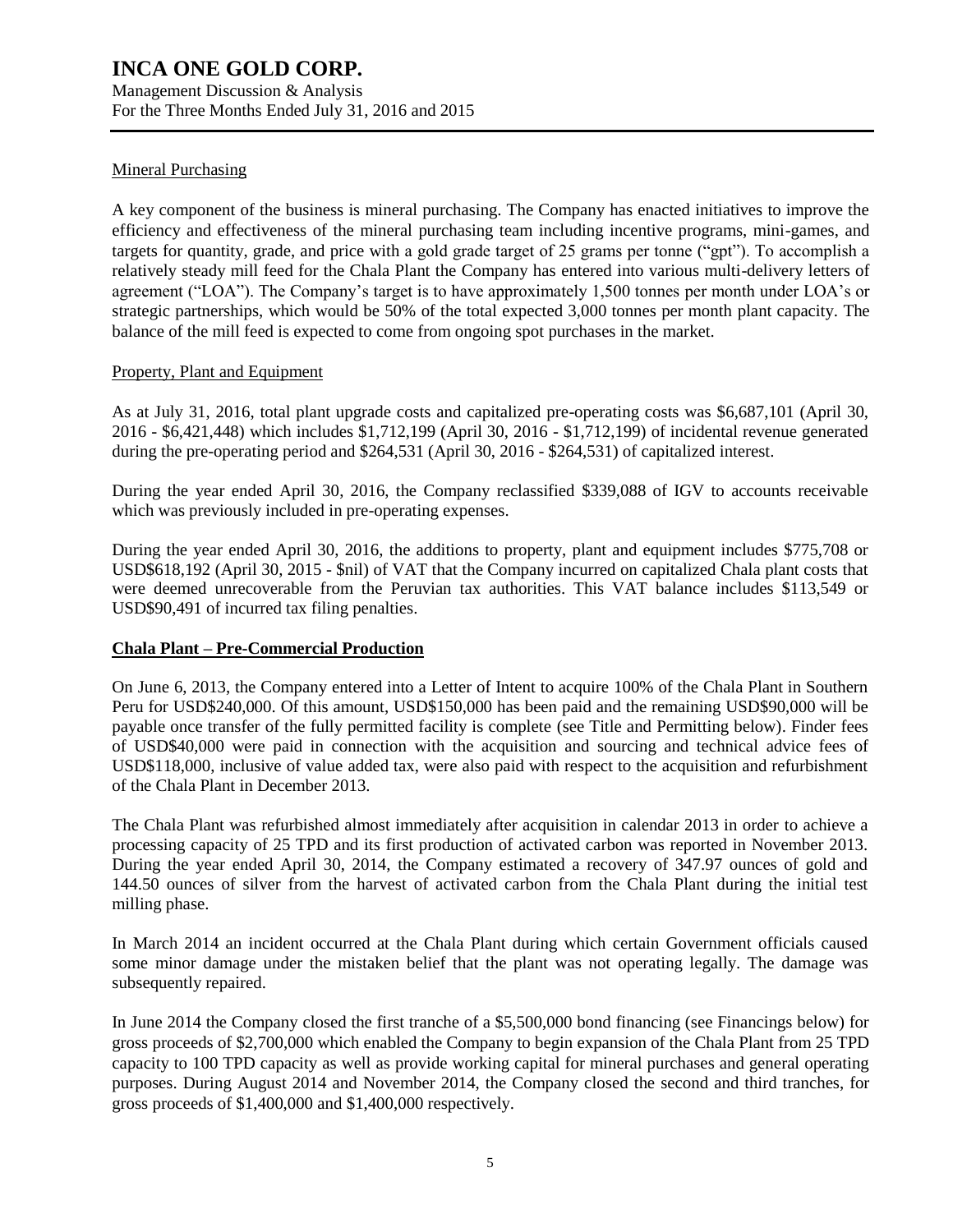Management Discussion & Analysis For the Three Months Ended July 31, 2016 and 2015

To oversee expansion the Company engaged an established Peruvian engineering firm to oversee the construction and plant expansion to 100 TPD capacity. Two new 50 TPD ball mills were installed and commissioned over that period and many other aspects of the plant were expanded and upgraded including the crushing and leaching systems, expansion of the camp, new scale and reception area, new storage facilities, and expanded mineral stockpile area. By December 31, 2014 the construction was substantially complete. The Company conducted test milling and commissioning beginning November 2014, and with the appropriate assessment management determined that at February 1, 2015 the Chala Plant had commenced commercial production.

This commercial production assessment included key parameters being met such as: a) all major and auxiliary processing circuits were fully operational including ball mill, crushing, and leaching circuits, and related facilities in place; b) average production throughput at the plant since February 1, 2015 has been in excess of 50 TPD with production ramping up to the full 100 TPD production capacity; and c) a reasonable testing and commissioning period had completed. As a result of the commencement of commercial production the Company began amortizing the capitalized costs of its milling plant.

The aforementioned technical information was reviewed on behalf of the Company by Phu Van Bui, P.Geo., a director and a Qualified Person as defined in NI 43-101.

### **Chala Plant - Title and Permitting**

Transfer of formal title of the Chala Plant is subject to a number of conditions. As part of the terms of the original purchase agreement for the Chala Plant, Inca One has an agreement between its wholly owned subsidiary, Chala One, and the seller and initial permit applicant, to operate under the umbrella of formalization until the successful completion of all the environmental and operating permits. As part of the formalization process the Chala Plant is currently in compliance and able to operate up to 100 TPD capacity. The Company has recently made significant progress on the various long-term licenses and permits required for the Chala Plant to operate at 100 TPD. The Company is also proceeding with the application of commercial permits to incrementally increase capacity up to 350 TPD. The Chala Plant currently sits on 21 hectares of land, and has ample room for plant expansion.

### **Future Outlook**

The Company is moving forward with its business plan to focus on gold-bearing mineral processing facilities in Peru and believes that the Chala Plant operations may provide the necessary cash flow to achieve profitability by the end of calendar 2016. The Company intends to use the funds and net profits from mineral processing operations at the Chala Plant, and additional fundraising (see Financings and Subsequent Events below) to execute its business plan and expand mineral processing operations, so that it can continue to achieve its long-term objectives. The Company anticipates to benefit from regular monthly IGV refunds as it has recently received and IGV refunds owing from the periods under SUNAT audit.

Inca One management believes that the Chala Plant will enable the Company to generate sufficient cash flows to achieve profitable operations and further expand its Peruvian operations.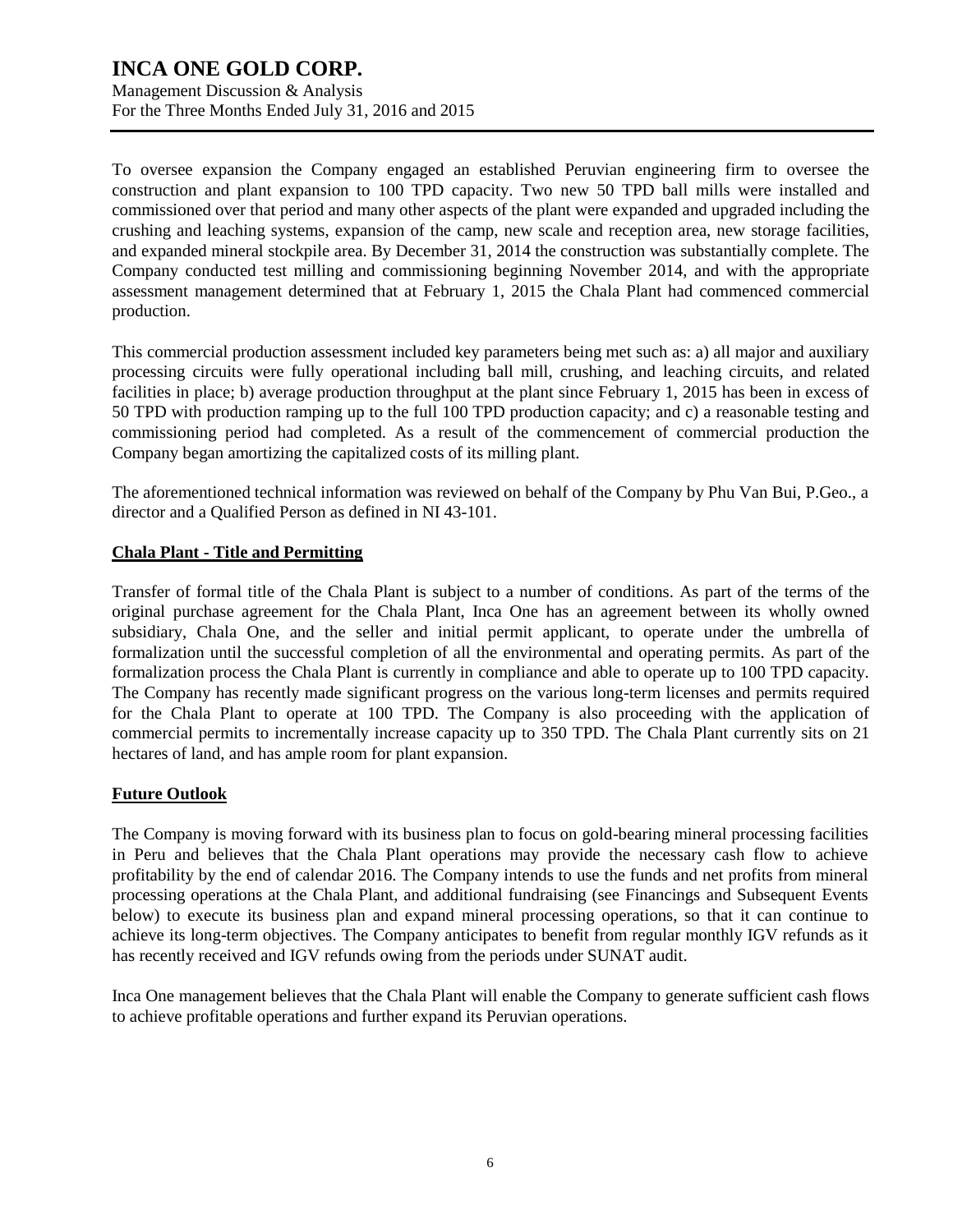Management Discussion & Analysis For the Three Months Ended July 31, 2016 and 2015

#### **Selected Quarterly Information**

The following selected financial data with respect to the Company's financial condition and results of operations has been derived from the unaudited condensed interim consolidated financial statements of the Company for the three months ended July 31, 2016 and 2015 and from the audited consolidated financial statements for the year ended April 30, 2016. The selected financial data should be read in conjunction with those financial statements and the notes thereto.

| <b>July 31, 2016</b> | April 30, 2016 | July 31, 2015 |
|----------------------|----------------|---------------|
| \$                   | \$             | S             |
| 2,075,562            | 2,496,231      | 6,549,870     |
| 2,394,169            | 3,270,732      | 6,114,371     |
| (318,607)            | (774, 501)     | 435,499       |
| (412, 074)           | (1,218,263)    | 86,079        |
| (1,281,939)          | (2,574,400)    | (591, 307)    |
| (0.12)               | (0.28)         | (0.06)        |
| (219, 452)           | (1,599,249)    | (375,064)     |
|                      |                |               |
|                      |                |               |
|                      |                |               |

|                             | <b>July 31, 2016</b> | April 30, 2015 | July 31, 2015 |
|-----------------------------|----------------------|----------------|---------------|
|                             |                      |                |               |
| Total assets                | 8,665,436            | 9,370,124      | 11,433,207    |
| Total long term liabilities | 4,487,799            | 4,705,169      | 5,787,037     |
| Dividends declared          | Nil                  | Nil            | Nil           |

The following table sets out selected quarterly financial data from the Company's unaudited quarterly financial statements for the last eight quarters.

| <b>Quarter ended</b> | Working<br>capital<br>(deficiency) | <b>Total assets</b> | Long term<br><b>liabilities</b> | <b>Net loss</b> | <b>Basic loss</b><br>per share |
|----------------------|------------------------------------|---------------------|---------------------------------|-----------------|--------------------------------|
|                      | S                                  | \$                  | \$                              | \$              | S                              |
| July 31, 2016        | (9,382,607)                        | 8,665,436           | 4,487,799                       | (1,281,939)     | (0.12)                         |
| April 30, 2016       | (7,645,085)                        | 9,370,124           | 4,705,169                       | (2,405,901)     | (0.28)                         |
| January 31, 2016     | (5,960,657)                        | 10,991,135          | 5,225,760                       | (2,656,596)     | (0.28)                         |
| October 31, 2015     | (2,215,694)                        | 11,152,022          | 5,863,988                       | (1,928,949)     | (0.14)                         |
| July 31, 2015        | (1,201,165)                        | 11,433,207          | 5,787,037                       | (581,084)       | (0.07)                         |
| April 30, 2015       | (516, 327)                         | 8,328,493           | 5,673,756                       | (779, 718)      | (0.07)                         |
| January 31, 2015     | 677,365                            | 6,739,337           | 5,162,576                       | (1,980,269)     | (0.21)                         |
| October 31, 2014     | 843,171                            | 4,771,034           | 4,393,324                       | (747, 715)      | (0.07)                         |
| July 31, 2014        | 1,501,008                          | 3,889,948           | 3,082,066                       | (699, 670)      | (0.07)                         |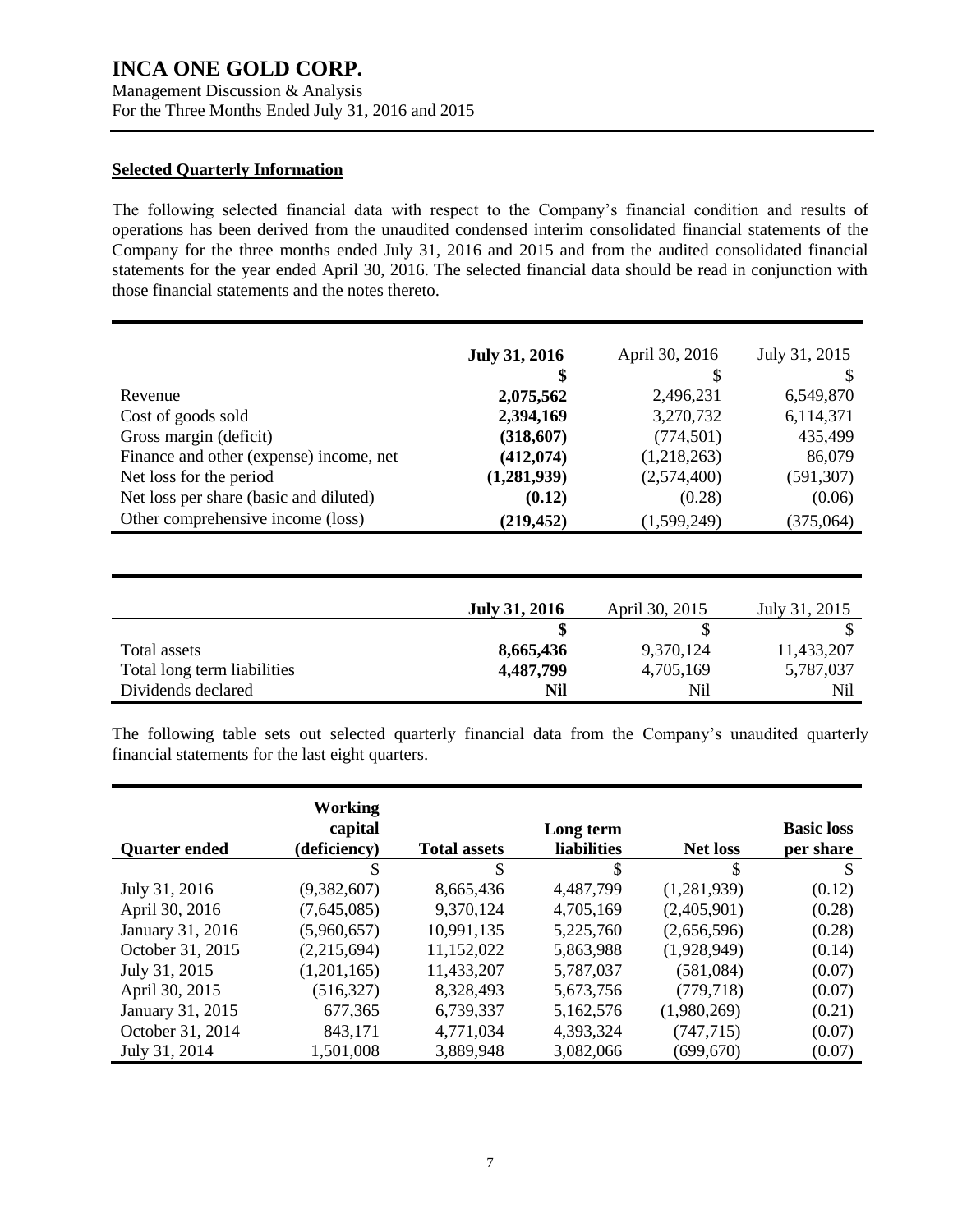Management Discussion & Analysis For the Three Months Ended July 31, 2016 and 2015

The working capital deficiency as at July 31, 2016 is a result of losses from operations and finance expense, and is impacted by a \$1,531,409 increase (over the Q4 2016) in current liabilities in part from more long term debt becoming current and trade accounts payable and accrued liabilities due to restructuring charges.

Total assets decreased \$395,410 during the three months ended July 31, 2016 due to decrease on inventory and receivables (including IGV/VAT) arising from operations as well as the impact of foreign exchange of translating US dollar functional currency assets to the Canadian dollar reporting currency.

The \$1,531,409 increase in current liabilities for the three months ended July 31, 2016 primarily arose from long term debt becoming current, increase in promissory notes and accounts payable and accrued liabilities.

The \$217,370 decreased in long term liabilities for the three months ended July 31, 2016 primarily arose from more long term debt becoming current.

Major changes in quarterly net loss arose as follows:

- During the three months ended July 31, 2016, the \$1,568,012 net loss decreased relative to Q4 2016 primarily as a result of cost cutting measurements and the strategic decision by the Company to scale back production in order to wait for the receipt of the IGV receivable from the Peruvian tax authorities, which as of July 31, 2016 had a value of \$1,041,263. The Company received \$1,069,743 of IGV during Q4 2016 and the
- During the three months ended April 30, 2016, the \$2,405,901 net loss decreased relative to prior quarter primarily as a result of the strategic decision by the Company to scale back production in order to wait for the receipt of the IGV receivable from the Peruvian tax authorities, which as of April 30, 2016 had a value of \$1,516,206. The Company received \$1,069,743 of IGV during Q4 2016.
- During the three months ended January 31, 2016, the \$2,656,596 net loss increased relative to prior quarters primarily as a result of the strategic decision by the Company to scale back production in order to wait for the receipt of the IGV receivable from the Peruvian tax authorities.
- The gross operating deficit during the three months ended January 31, 2016, was \$604,336 from total metal revenue of \$3,105,726 and costs of goods sold of \$3,710,062. This was offset by increases in both finance costs and accretion expense due to new financings closed during the current and prior periods and a \$274,046 impairment of marketable securities.
- During the three months ended October 31, 2015, the \$1,928,949 net loss increased relative to prior quarters (other than January 31, 2015) primarily as a result of the commencement of commercial production on February 1, 2015 and the strategic decision by the Company to scale back production in order to wait for the receipt of the IGV receivable from the Peruvian tax authorities, which as of October 31, 2015 had a value of \$2,889,976.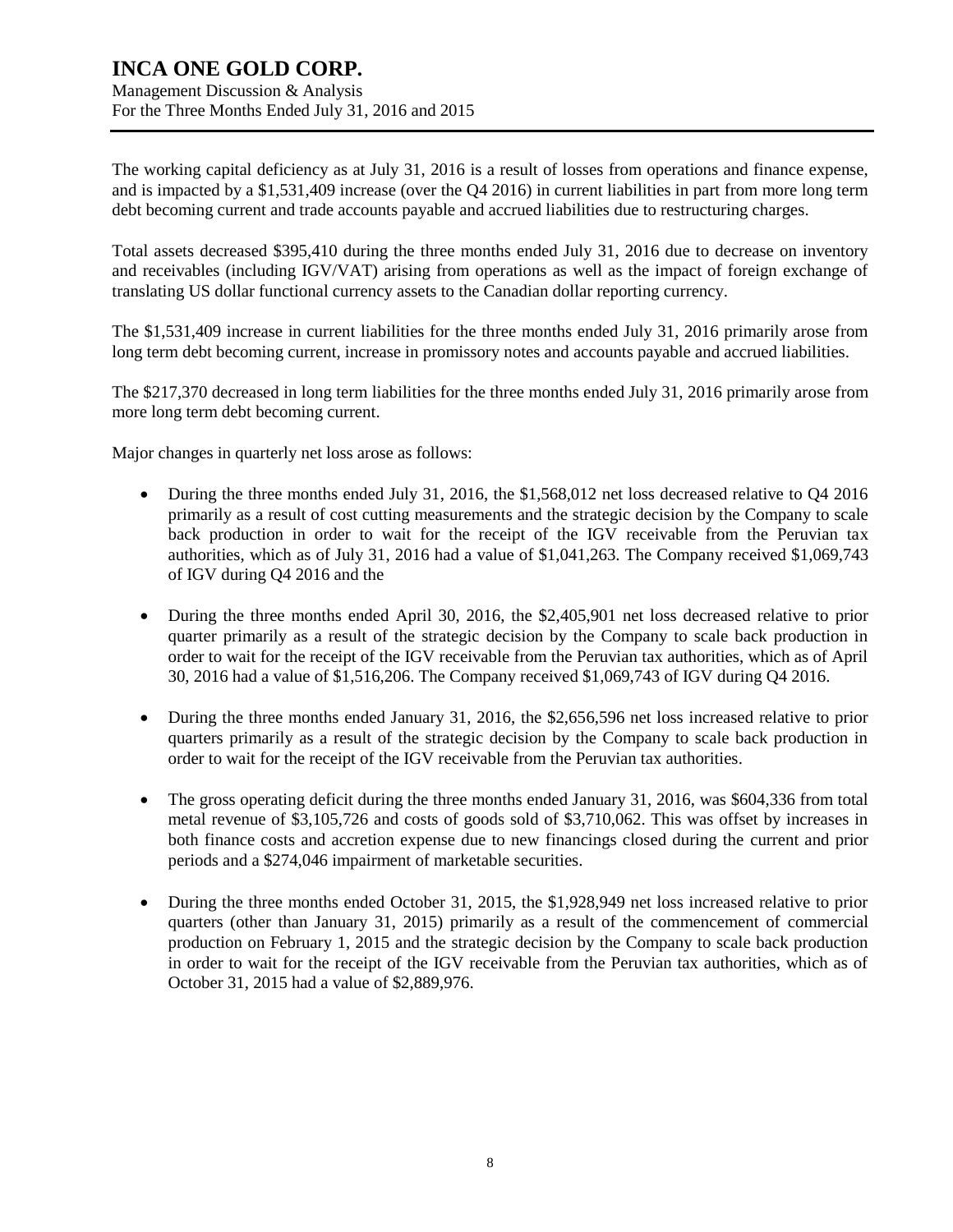Management Discussion & Analysis For the Three Months Ended July 31, 2016 and 2015

- During the three months ended April 30, 2015, the \$779,718 net loss increased relative to prior quarters (other than January 31, 2015 and October 31, 2014). Despite the gross margin of \$131,142 during the three months ended April 30, 2015, there were increases in both consulting and management fees as well as office, rent, utilities and other expenses arising from expanded corporate and Peruvian administrative teams, and commencement of commercial production, while being offset by a \$529,458 gain in foreign exchange.
- During the three months ended January 31, 2015, the \$1,980,269 net loss included a \$990,835 impairment of marketable securities from devaluation of the Global Resources Investment Trust PLC ("GRIT") shares. Through October 31, 2014 the unrecognized losses were recorded through other comprehensive income

#### **Results of Operations – Q1 2017 compared to Q1 2016**

Revenue for Q1 2017 was \$2,075,562 and cost of goods sold was \$2,394,169 resulting in a gross margin deficit of \$318,607. Revenues for the same period in Q1 2016 was \$6,549,870 and cost of goods sold was \$6,114,359 resulting in a gross margin gain of \$435,511. The main reason of the decrease is the strategic decision of the Company to scale back production while waiting for the IGV refund.

During Q1 2017, the Company reported a net loss of \$1,568,012 the most significant components of which were, aside from the gross operating loss of \$318,607, consulting and management fees of \$63,167; office, rent, insurance and other expenses of \$187,927; salaries and benefits of \$108,194 and finance costs of \$501,727.

Consulting and management fees during Q1 2017 decreased by \$45,754 to \$163,167 compared to \$208,921 in Q1 2016. This decrease was due mainly for the resignation of the COO in February 2016.

Office, rent, insurance and other expenses during Q1 2017 increased by \$72,564 to \$187,927 compared to \$115,363 in Q1 2016. The increase was due to penalty fees for late filings and amendment tax returns.

Salaries and benefits expense decreased by \$93,740 to \$108,194 compared to \$201,934 in Q1 2016. This decrease is primarily attributed to the cost cutting measurements due to the strategic decision of scale back production.

Finance costs increased during Q1 2017 by \$152,255 to \$501,727 compared to \$349,472 during Q1 2016 primarily due to higher interest paid related to new financings closed during the year (see Financings).

#### **Liquidity and Capital Resources**

As at July 31, 2016 the Company has financed its operations and met its capital requirements primarily through the issuance of capital stock by way of private placements, the exercise of share purchase warrants previously issued and more recently, from the issue of promissory notes, convertible debentures and debenture units with warrants. As at July 31, 2016, the Company had cash of \$20,142 representing a decrease of \$24,993 compared with cash of \$45,135 at April 30, 2016.

The Company reported working capital deficiency of \$9,382,607 at July 31, 2016 as compared to working capital deficiency of \$7,645,085 as at April 30, 2016.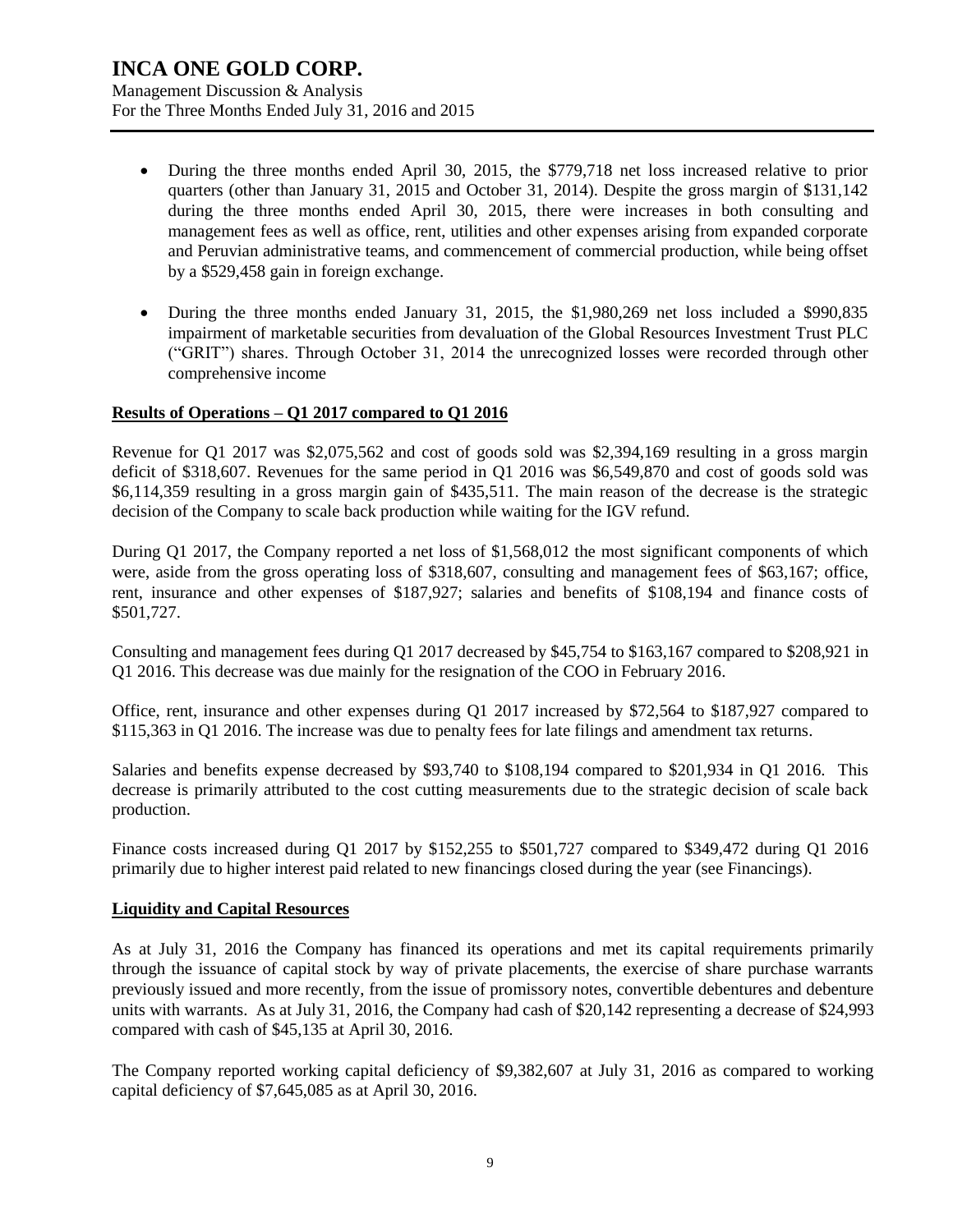Management Discussion & Analysis For the Three Months Ended July 31, 2016 and 2015

Marketable securities consisted of 733,007 shares in Global Resources Investment Trust PLC ("GRIT") which were acquired on February 28, 2014 in exchange for the issue of 12,000,000 common shares in the Company at a value of \$0.11 per share; and currently consist of 6,000,000 shares in TON which were acquired on October 7, 2015 at a market value of \$0.055 per share for a total fair value of \$330,000 at time of acquisition.

The fair value of the shares in GRIT at acquisition was determined based on a value of \$0.11 per share for the 12,000,000 common shares issued by the Company. On June 23, 2016 the Company redeemed all GRIT shares at a price of \$0.10 (GBP £0.060) per share for total proceeds of \$75,790, resulting in a loss on marketable securities of \$11,648. As a result, for the three months ended July 31, 2016, a realized loss on marketable securities of \$11,648 was included in net loss.

As of July 31, 2016 the TON shares were recorded at a fair value of \$nil (April 30, 2016 - \$nil) based on the TON share trading price of \$0.005. On November 30, 2015, TON halted trading of their shares and announced that they are illiquid. TON resumed trading on January 12, 2016. Management included this fact pattern, along with the fair value, in their determination that the TON share impairment is permanent.

The Company continued developing the Chala Plant which was successfully upgraded to approximately 100 TPD capacity during the year ended April 30, 2015. The Chala Plant commenced commercial production on February 1, 2015.

Management intends to finance operating costs over the year with funds received from operations upon the Company ramping up operations, and additional funds from financing which is required for working capital to support the operational ramp up. Subsequent to period end, on August 26, 2016, the Company announced that it has received approval by the TSX-V for the required settlement agreements with its debt holders. The debt settlement addresses approximately \$13.7 million of the Company's long and short term debt.

### **Capital Expenditures**

As at July 31, 2016, total plant upgrade costs and capitalized pre-operating costs was \$6,687,101 (April 30, 2016 - \$6,421,448) which includes \$1,712,199 (April 30, 2016 - \$1,712,199) of incidental revenue generated during the pre-operating period and \$264,531 (April 30, 2016 - \$264,531) of capitalized interest. Depreciation during the three months ended July 31, 2016 was \$140,020 (2015 - \$114,759).

### **Financings – Debt**

#### Promissory Notes – Directors and Officers

During the year ended April 30, 2014, two directors and officers of the Company advanced to the Company a total of \$170,000 in cash in exchange for promissory notes. The notes were unsecured and payable on demand with an interest rate of 20% per annum calculated and paid quarterly in arrears. During the year ended April 30, 2014, \$50,000 of the principal was repaid with the remaining \$120,000 repaid during the year ended April 30, 2015.

During December 2014, directors and officers advanced to the Company a total of \$205,000. The advances were unsecured and non-interest bearing. During the year ended April 30, 2015 the \$205,000 was repaid in full.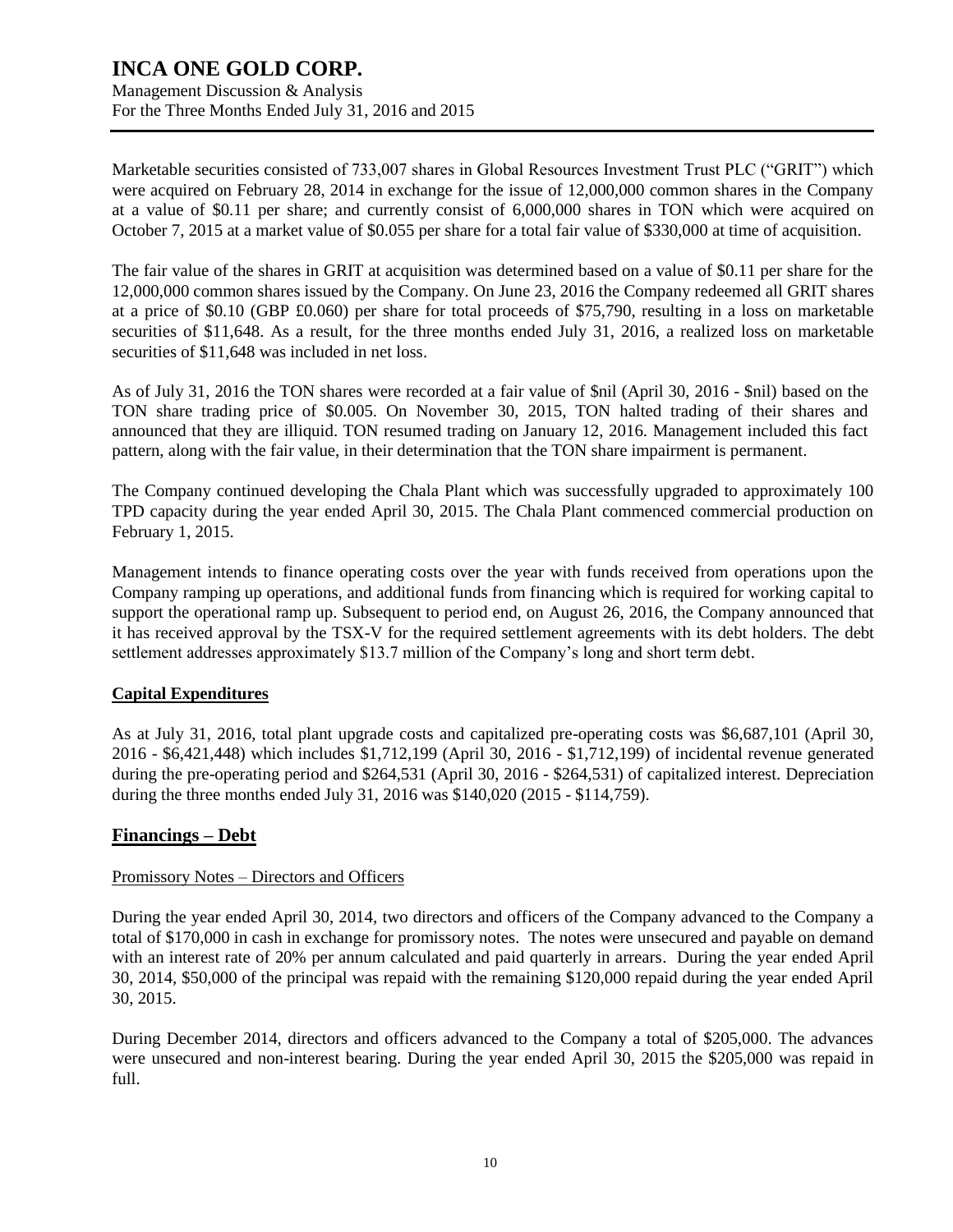Management Discussion & Analysis For the Three Months Ended July 31, 2016 and 2015

During May 2015, a director and officer and an officer of the Company advanced to the Company a total of \$100,000 in cash in exchange for short term promissory notes. The notes are unsecured with an interest rate of 20% per annum payable on maturity in six months. During April 2016, the parties agreed to extend the maturity date while the Company evaluated some balance sheet restructuring. During the year ended April 30, 2016, \$40,000 of the principal was repaid. As at July 31, 2016, the principal balance was \$60,000 (April 30, 2016 - \$60,000) and interest expense of \$16,646 (2015 - \$nil) has been recorded and remains in accounts payable and accrued liabilities as of July 31, 2016.

During June 2015 a company controlled by an individual who was subsequently appointed a director of the Company on July 8, 2015 advanced to the Company USD\$500,000 in cash in exchange for a short term promissory note of which USD\$100,000 was repaid during August 2015. The note is unsecured with an interest rate of 20% per annum payable on maturity in six months. During April 2016, the parties agreed to extend the maturity date while the Company evaluated some balance sheet restructuring. As at July 31, 2016, the principal balance was \$522,240 or US\$400,000 (April 30, 2016 - \$501,920), and interest expense recorded during the three months ending July 31, 2016 was of \$26,200 (April 30, 2016 - \$96,206), of which \$64,219 (April 30, 2016 - \$36,487) has been recorded and remains in accounts payable and accrued liabilities as of July 31, 2016. Subsequent to July 31, 2016, the majority of directors' and officers' advances was restructured and settled.

#### Promissory Notes – Third party advances

On January 14, 2015, the Company received USD\$200,000 in cash in exchange for a promissory note with a third party. The note is unsecured, originally had a six month term, and carried an interest rate of 20% per annum calculated and payable on the maturity date. In July 2015 and in October 2015, the Parties agreed to cumulatively extend the maturity date for an additional six months while the Company evaluated some balance sheet restructuring. As at July 31, 2016, the principal balance was \$261,120 or USD\$200,000 (April 30, 2016 - \$250,960) and interest expense recorded during the three months ending July 31, 2016 of \$13,100 (April 30, 2016 - \$53,182) was incurred and recorded respectively, of which \$54,430 (April 2016 - \$39,696) has been recorded and remains in accounts payable and accrued liabilities as of July 31, 2016. Subsequent to July 31, 2016, the third party advances were restructured and settled.

#### Promissory Notes – Redeemable notes

On October 22, 2013 and November 6, 2013, the Company closed a non-brokered private placement of secured, redeemable promissory notes for gross proceeds of \$420,000. Of this amount an aggregate of \$150,000 was issued to an officer and a company controlled by a director. The promissory notes mature after 24 months and bear interest at 20% per annum.

At the option of one of the subscribers, accrued interest of \$5,632 (April 30, 2016 - \$50,222) has been added to the principal of the promissory notes instead of being paid in cash. Subscribers are entitled to redeem their investment principal plus accrued interest on or after six months by providing 30 days written notice in advance of three month promissory note rollover periods. The notes are secured by a security interest in all of the Company's present and after acquired property pursuant to an underlying Security Agreement but are subordinate to any security held by holders of the Convertible Debentures (note 12).

During the year ended April 30, 2015, \$100,000 of the promissory notes were redeemed by an officer of the Company and \$50,000 of the promissory notes were redeemed by a company controlled by a director of the Company. On May 31, 2015, \$120,000 of the notes was repaid. On December 31 2015, \$125,000 was paid as partial payment of principal and interest for the remaining promissory note outstanding.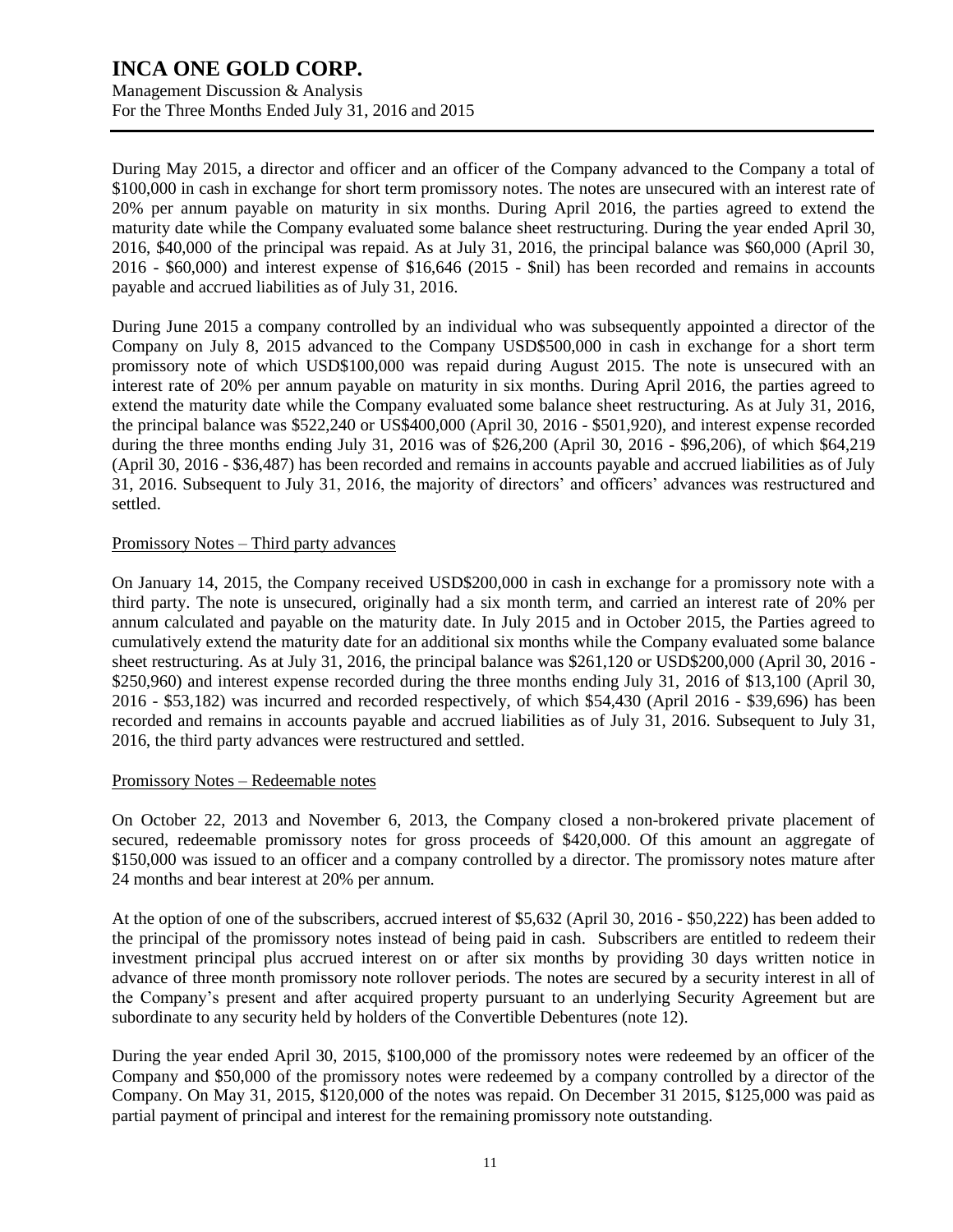Management Discussion & Analysis For the Three Months Ended July 31, 2016 and 2015

During July 31, 2016, the remaining subscriber agreed to extend repayment of the remaining balance owing of \$115,992 of which \$104,500 remain in promissory notes payable and \$11,492 in accounts payable and accrued interest (note 9).

A cash finder fee of \$2,500 and legal and regulatory costs of \$2,540 incurred in connection with the financing were charged against the promissory notes amount payable. As at July 31, 2016 the principal balance, including capitalized interest, was \$115,992 (April 30, 201 - \$110,359) and interest expense recorded during the three months ending in July 31, 2016 was \$5,363 (April 31, 2016 - \$36,040) of which \$11,492 (April 2016 - \$5,859) has been recorded and remains in accounts payable and accrued liabilities as of July 31, 2016.

#### Promissory Notes – TON Mineral Loan

On October 6, 2015, the Company entered into a binding letter of intent with TON (the "Binding LOI") to acquire all of the issued and outstanding shares of TON under a plan of arrangement, subject to due diligence and other conditions. As part of the Binding LOI, the Company entered into a loan with TON for US\$550,000 less US\$55,000 of prepaid interest for net proceeds of US\$495,000 (the "Mineral Loan"). The Mineral Loan bears an annual interest rate of 20% and is due April 6, 2016 or earlier subject to certain maturity conditions including 30 days after the termination of the Binding LOI, which was terminated on November 30, 2015. As at July 31, 2016, the principal balance of the Mineral Loan was \$718,080 or USD\$550,000 (April 30, 2016 - \$690,140) and interest expense recorded during the three months ending July 31, 2016 was \$36,025 (April 30, 2016 - \$83,102), of which \$36,025 (April 30, 2016 - \$9,172) has been recorded and remains in accounts payable and accrued liabilities as of July 31, 2016. Subsequent to July 31, 2016, the TON Mineral Loan was restructured and settled.

#### Promissory Notes – TON Purchase Note

As part of the Binding LOI, on October 21, 2015, the Company also entered into a mineral purchase agreement with TON (the "Mineral Purchase Note") whereby TON would advance the Company up to US\$1,750,000 for the purpose of the acquisition of mineral at the Company's Chala One toll milling plant. The Mineral Purchase Note pays a profit sharing fee to TON at a fixed rate of 12% per annum on advances approximately four weeks after the advance. The Mineral Purchase Note is subject to various maturity clauses including two months after the termination of the Binding LOI, which was terminated on November 30, 2015.

As at July 31, 2016 \$1,214,581 or USD\$930,286 (April 30, 2016 - \$1,167,323) had been advanced and interest expense recorded during the three months ending July 31, 2016 was \$36,637 (April 31, 2016 - \$67,255) which has been recorded and remains in accounts payable and accrued liabilities as of July 31, 3016. Subsequent to July 31, 2016, the TON Mineral Purchase Note was restructured and settled.

#### CAD denominated Convertible Debentures

On October 30, 2013, the Company completed a secured convertible debenture offering for gross proceeds of \$275,000. Of this amount \$75,000 was issued to two directors and officers or to individuals to whom they were related. The debentures mature on October 30, 2018 and are redeemable at the Company's option after October 30, 2016. At the date of issue \$198,664 was attributed to the liability component of the convertible debenture and \$76,336 to the equity component based on an effective interest rate of 20%.

The debenture is secured by a security interest in all of the Company's present and after acquired property pursuant to an underlying Security Agreement and hold preference to any security held by holders of the promissory notes.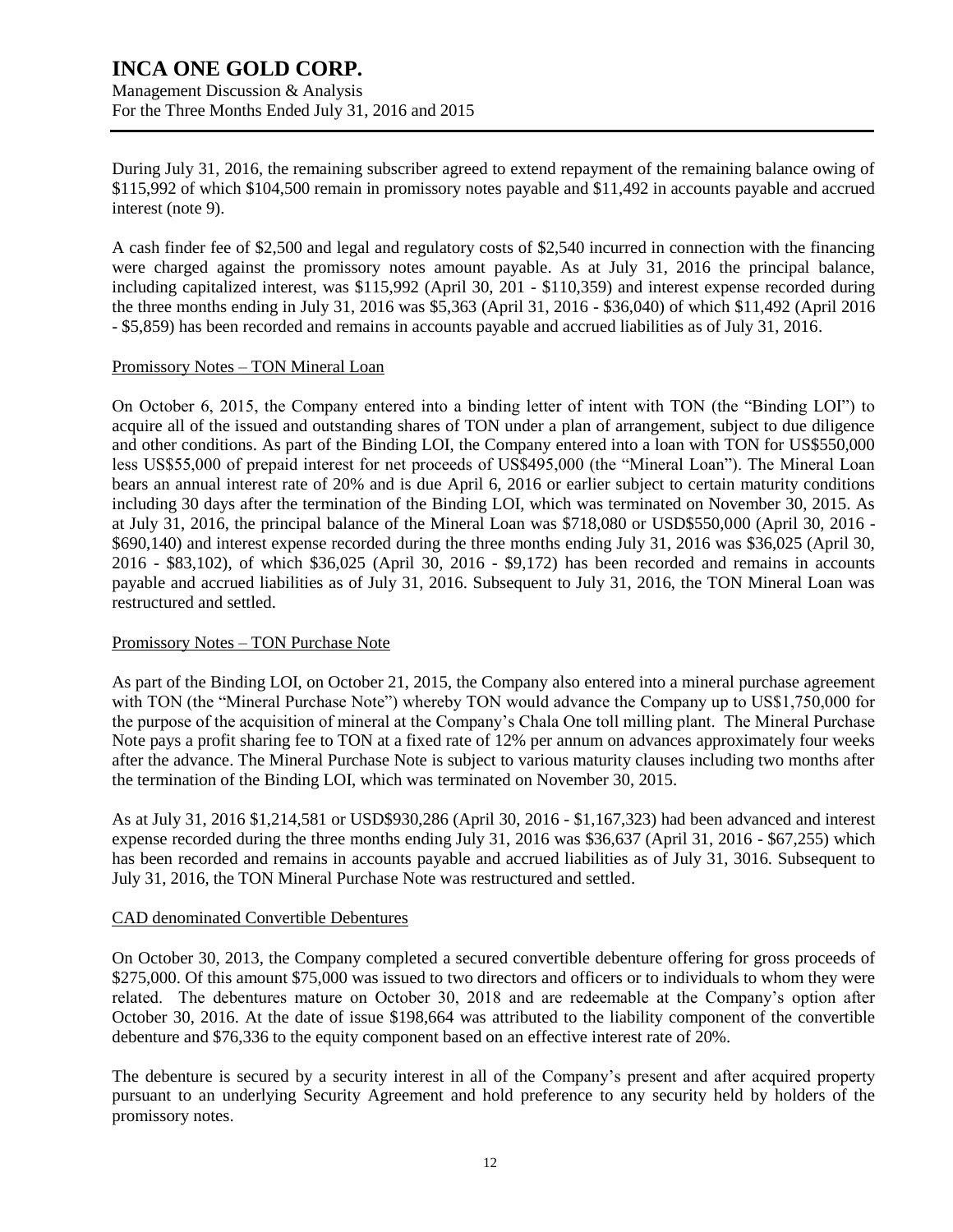Management Discussion & Analysis For the Three Months Ended July 31, 2016 and 2015

Until October 30, 2014 each debenture holder had the option to convert up to 20% of the debenture principal and all of the interest payable into common shares by providing 30 days written notice in advance of three month debenture rollover periods. The conversion of debenture principal was based on a share price of \$0.70 and the conversion of any interest payable was based on the greater of \$0.70 per share or the closing share price on the date the Company received notice from the holder. On October 30, 2014, \$55,000 of the convertible debentures were converted to 78,571 common shares of the Company.

Interest on the debenture is payable at the rate of 10% per annum calculated and paid quarterly in arrears. Professional fees of \$11,705 have been incurred in connection with the debenture offering and have been recorded against the liability and equity components on a pro-rata basis. During the three months ended July 31, 2016, the Company recorded accretion expense and amortization of issuance costs of \$3,404 (April 30, 2016 - \$13,005), and interest expense of \$5,530 (April 30, 2016 - \$22,040) of which \$10,940 (April 30, 2016 - \$5,410) has been recorded and remains in accounts payable and accrued liabilities as of July 31, 2016.

On May 23, 2014, the Company closed a second debenture financing for gross proceeds of \$325,000. The Company had received all of the proceeds in advance of the closing and accordingly they were reflected as current liabilities on the Consolidated Statements of Financial Position as at April 30, 2014. The debentures bear interest at a rate of 10% per annum, calculated and paid quarterly in arrears, 25% of which shall be convertible into shares during the first year of the debenture term. Also during the first year of the debenture term a maximum of 25% of the principal may, at the option of the holder, be converted into common shares of the Company at a price of \$0.875 per common share. The debentures mature on May 22, 2019 and are redeemable by the Company at any time after May 22, 2017. They are secured by a security interest in all of the Company's present and after acquired property pursuant to a security agreement. At the date of issue \$234,785 was attributed to the liability component of the convertible debenture and \$90,215 to the equity component based on an effective interest rate of 20%. On December 1, 2014, \$81,250 of the convertible debentures were converted to 92,857 common shares of the Company.

Professional fees of \$18,297 have been incurred in connection with the debenture offering and have been recorded against the liability and equity component on a pro-rata basis. During the year ended July 31, 2016, with respect to this second debenture offering the Company recorded accretion expense and amortization of issuance costs of \$3,540 (April 30, 2016 - \$14,345), and interest expense of \$6,127 (April 30, 2016 - \$27,373) of which \$10,189 (April 30, 2016 - \$4,063) has been recorded and remains in accounts payable and accrued liabilities as of July 31, 2016.

Subsequent to July 31, 2016, the convertible debentures were restructured and settled.

#### USD denominated Convertible Debentures

On March 20, 2015, the Company announced the terms of a convertible loan with a group of lenders for gross proceeds of USD\$1,500,000 (the "USD Convertible Loan"). The USD Convertible Loan bears interest at a rate of 15% per annum and was available to be drawn down in three tranches of USD\$600,000, USD\$500,000, and USD\$400,000, respectively, with the third tranche at the option of the Company. Each tranche of the USD Convertible Loan has a twelve month term and is subject to a twelve month renewal option, subject to certain conditions. The USD Convertible Loan is secured by a pledge of the inventory and related assets of the Company's subsidiary, Chala One.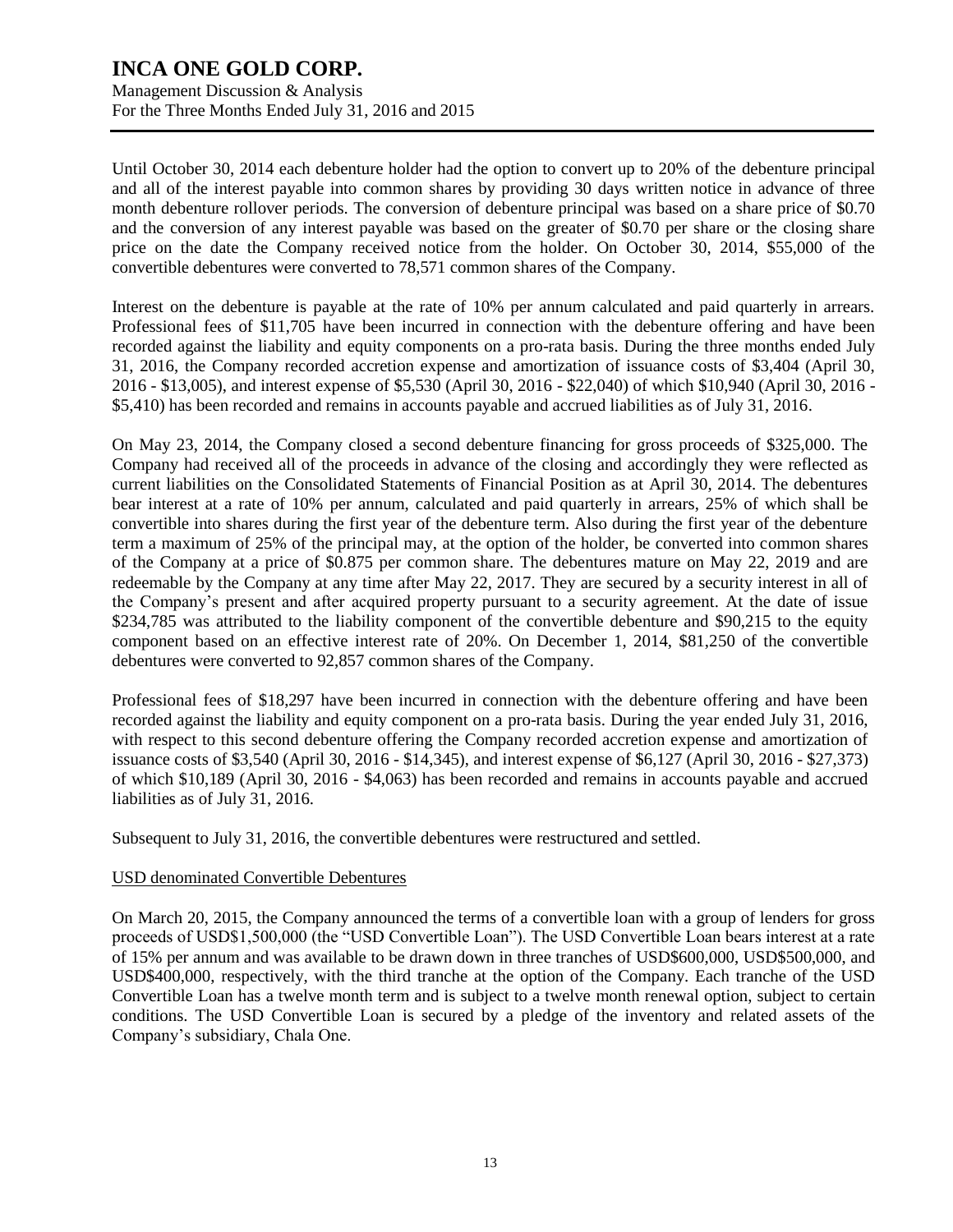Management Discussion & Analysis For the Three Months Ended July 31, 2016 and 2015

The Company paid an arrangement fee of 5% of the proceeds of the USD Convertible Loan to a third party for its role in arranging the USD Convertible Loan. In certain circumstances, up to 40% of the outstanding indebtedness under the USD Convertible Loan will be convertible into common shares the Company at the option of the Lenders at a conversion price of CAD\$1.75. The conversion amount will be based on a fixed foreign exchange rate which will result in maximum of 426,828 common shares issuable upon conversion.

On April 27, 2015, the Company closed the first tranche for gross proceeds of USD\$600,000. At the date of issue \$704,902 was attributed to the liability component of the convertible debenture and \$23,858 to the equity component based on an effective interest rate of 20%.

Professional and arrangement fees of \$104,654 have been incurred in connection with the USD Convertible Loan offering and have been recorded against the liability and equity component on a pro-rata basis.

During the three months ended July 31, 2016, the Company recorded accretion expense and amortization of issuance costs of \$nil (April 30, 2016 - \$116,159), and interest expense of \$25,944 (April 30, 2016 - \$134,308) of which \$25,326 has been recorded and remains in accounts payable and accrued liabilities as of July 31, 2016.

On May 19, 2015, the Company closed the second tranche for gross proceeds of USD\$500,000. At the date of issue \$591,631 was attributed to the liability component of the convertible debenture and \$19,969 to the equity component based on an effective interest rate of 20%.

Professional and arrangement fees of \$37,267 have been incurred in connection with the second tranche of the USD Convertible Loan offering and have been recorded against the liability and equity component on a prorata basis.

During the three months ended July 31, 2016, the Company recorded accretion expense and amortization of issuance costs of \$4,391 (April 30, 2016 - \$14,399), and interest expense of \$21,619 (April 30, 2016 - \$104,392) of which \$25,326 (April 30, 2016 - \$18,668) has been recorded and remains in accounts payable and accrued liabilities as of July 31, 2016.

On June 1, 2015, the Company closed the third tranche for gross proceeds of USD\$400,000. At the date of issue \$481,237 was attributed to the liability component of the convertible debenture and \$16,243 to the equity component based on an effective interest rate of 20%.

Professional and arrangement fees of \$40,968 have been incurred in connection with the third tranche of the USD Convertible Loan offering and have been recorded against the liability and equity component on a prorata basis.

During the year ended July 31, 2016, the Company recorded accretion expense and amortization of issuance costs of \$3,573 (April 30, 2016 - \$11,714), and interest expense of \$17,295 (April 30, 2016 - \$74,446), of which \$20,151 (April 30, 2016 - \$14,934) has been recorded and remains in accounts payable and accrued liabilities as of July 31, 2016.

On July 20, 2016, USD\$500,000 of the USD Convertible Loan was repaid, and USD\$1,000,000 was restructured and settled.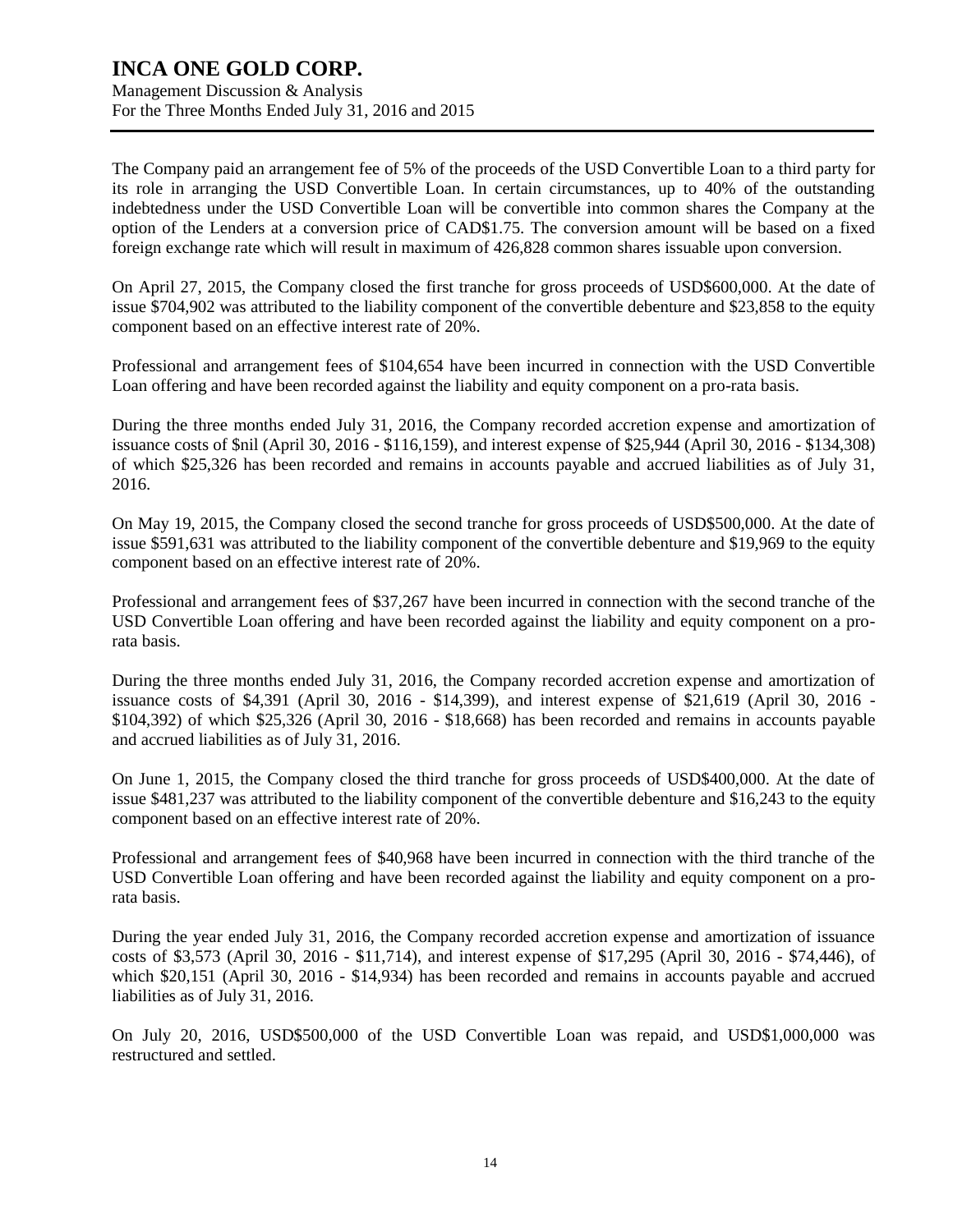Management Discussion & Analysis For the Three Months Ended July 31, 2016 and 2015

#### Bond Payable

On May 20, 2014, the Company announced a bond financing for gross proceeds of \$5,500,000. The bond financing was closed over three tranches, and each tranche bears interest at 10% per annum calculated and payable quarterly in arrears commencing no later than 6 months after the closing date, and each tranche has a maturity date three years from the respective close date.

The bond is secured by a security interest in all of the Chala One present and after acquired property pursuant to an underlying Security Agreement. In addition, Inca One Gold Corp. is a guarantor of the debt. During the year ended April 30, 2015, the Company amended the security terms, whereby the bond financing lenders released their priority security over the Chala One's inventory assets for a temporary 1% increase in the annual interest rate from 10% to 11%. The 1% interest rate increase will be in effect until the USD Convertible Loan has been repaid in full.

Pursuant to the terms of the bond financing agreement the Company has granted to the lender the right of first refusal for future debt and equity financings of up to \$1,500,000 subject to certain restrictions as outlined in those agreements.

Also in connection with the financing the Company and the purchaser entered into a financing fee agreement whereby the Company has a commitment to pay a financing fee equal to 3.5% of the net revenues from the Chala plant as defined by the agreement.

All or a portion of the financing fee can be repurchased by the Company on either December 31, 2024 or December 31, 2029 in exchange for the cash payment of USD\$1,500,000 or a corresponding pro-rata portion thereof and otherwise the fee will continue to be payable until December 31, 2034.

In connection with the financing, during the year ended July 31, 2016, the Company recorded accretion expense and amortization of issuance costs of \$68,381 (April 30, 2016 - \$270,469).

#### *First tranche*

On June 3, 2014, the Company closed the first tranche of this financing for gross proceeds of \$2,700,000. The first tranche bond bears interest at 10% per annum, calculated and payable quarterly in arrears commencing no later than November 12, 2014. The bond principal of \$2,700,000 is repayable in increments of \$170,454 on each of June 3, 2016, September 3, 2016, December 3, 2016 and March 3, 2017, with the remainder due June 3, 2017.

In addition a finder's fee of \$216,000, and professional fees of \$12,476 were paid in cash and 1,440,000 finder's warrants were issued in connection with the first tranche bond. The warrants are exercisable at \$0.15 for 3 years, and \$153,304 arising from the issue of these compensation warrants was charged against the bond amount payable and credited to warrant reserve.

During the three months ended July 31, 2016, with respect to this first tranche of the bond financing the Company recorded interest expense of \$74,765 (April 30, 2016 - \$260,908) of which \$287,576 (April 30, 2016 - \$212,811) has been recorded and remains in accounts payable and accrued liabilities as of July 31, 2016.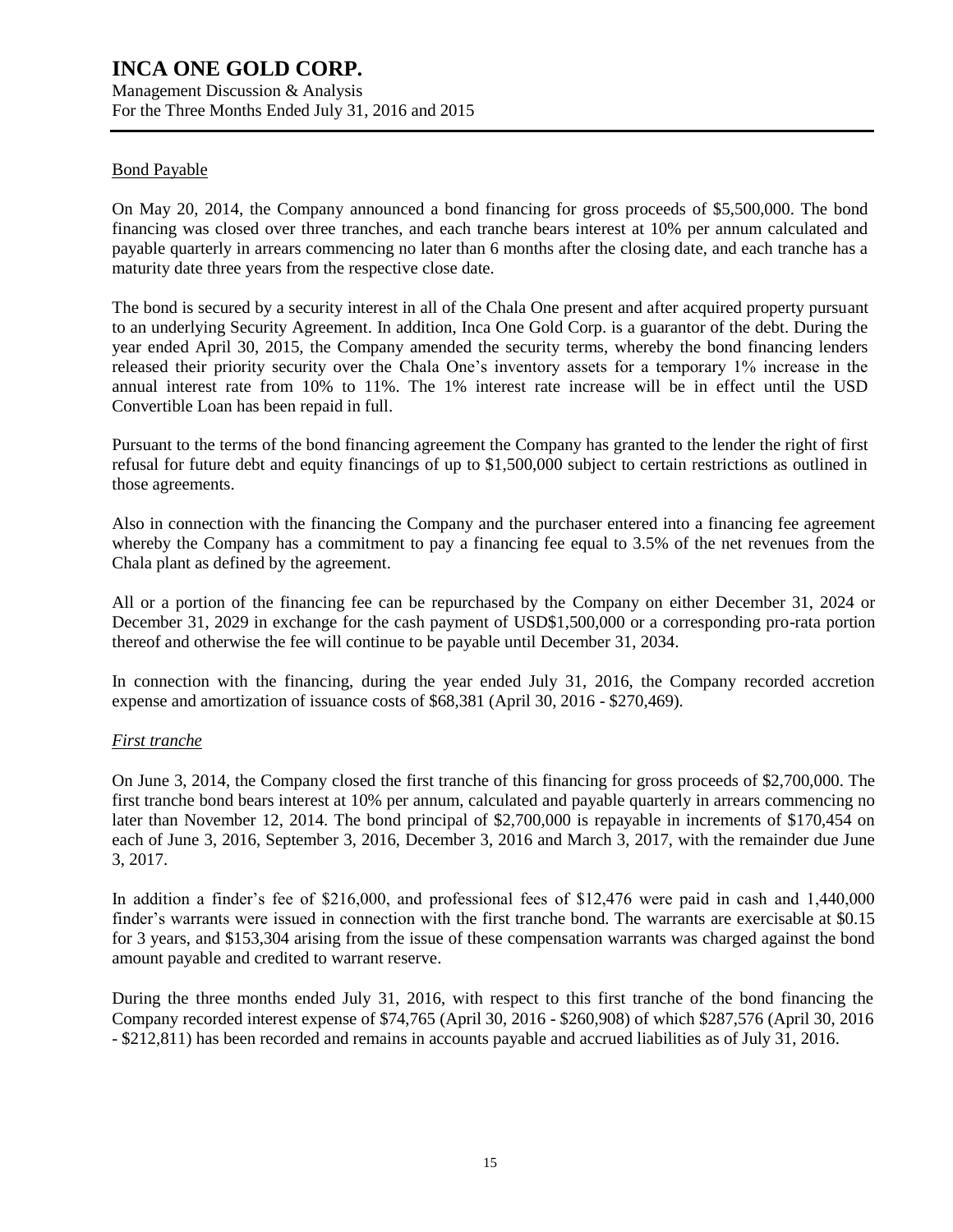Management Discussion & Analysis For the Three Months Ended July 31, 2016 and 2015

#### *Second tranche*

On August 29, 2014, the Company closed the second tranche of this financing for gross proceeds of \$1,400,000. The second tranche bond bears interest at 10% per annum, calculated and payable quarterly in arrears commencing no later than February 19, 2015. The bond principal of \$1,400,000 is repayable in increments of \$102,273 on each of August 29, 2016, November 29, 2016, February 28, 2017 and May 29, 2017, with the remainder due August 29, 2017.

In addition professional fees of \$3,779, finder's fees of \$112,000 were paid in cash and 746,667 finder's warrants were issued in connection with the second tranche bond. The warrants are exercisable at \$0.15 for 3 years, and \$60,586 arising from the issue of these compensation warrants was charged against the bond amount payable and credited to warrant reserve.

During the three months ended July 31, 2016, with respect to this second tranche of the bond financing the Company recorded interest expense of \$38,710 (April 30, 2016 - \$135,286) of which \$107,344 (April 30, 2016 - \$68,634) has been recorded and remains in accounts payable and accrued liabilities as of July 31, 2016.

#### *Third tranche*

On November 20, 2014, the Company received the third and final tranche for gross proceeds of \$1,400,000. The third tranche bond bears interest at 10% per annum, calculated and payable quarterly in arrears commencing no later than April 25, 2015. The bond principal of \$1,400,000 is repayable in increments of \$102,273 on each of November 20, 2016, February 20, 2017, May 20, 2017 and August 20, 2017, with the remainder due November 20, 2017.

In addition professional fees of \$1,439, finder's fees of \$112,000 were paid in cash and 746,667 finder's warrants were issued in connection with the third tranche bond. The warrants are exercisable at \$0.15 for 3 years, and \$71,398 arising from the issue of these compensation warrants was charged against the bond amount payable and credited to warrant reserve.

During the three months ended July 31, 2016, with respect to this third tranche of the bond financing the Company recorded interest expense of \$38,817 (April 30, 2016 - \$135,286) of which \$118,137 (April 30, 2016 - \$79,320) has been recorded and remains in accounts payable and accrued liabilities as of July 31, 2016.

Subsequent to July 31, 2016, the Bond Financing was restructured and settled.

#### USD First Debenture Units

On March 18, 2015, the Company closed a non-brokered private placement of debenture units with warrants (the "Debenture Unit Financing") for gross proceeds of USD\$1,600,000 including a USD\$100,000 oversubscription. Pursuant to the closing of the Debenture Unit Financing, the Company issued 64 units (the "Units"), with each Unit comprising one non-convertible debenture in the principal amount of USD\$25,000, and 3,571 non-transferable warrants. Each warrant is exercisable into one common share of the Company at a price of \$1.75 until March 18, 2016. The holders of the debenture are entitled to receive interest at the rate of 14% per annum, calculated and paid quarterly in arrears. The debenture matures on March 18, 2016. A finder's fee of 8% of the gross proceeds of the Debenture Unit Financing was payable in cash by the Company to the finders, as applicable.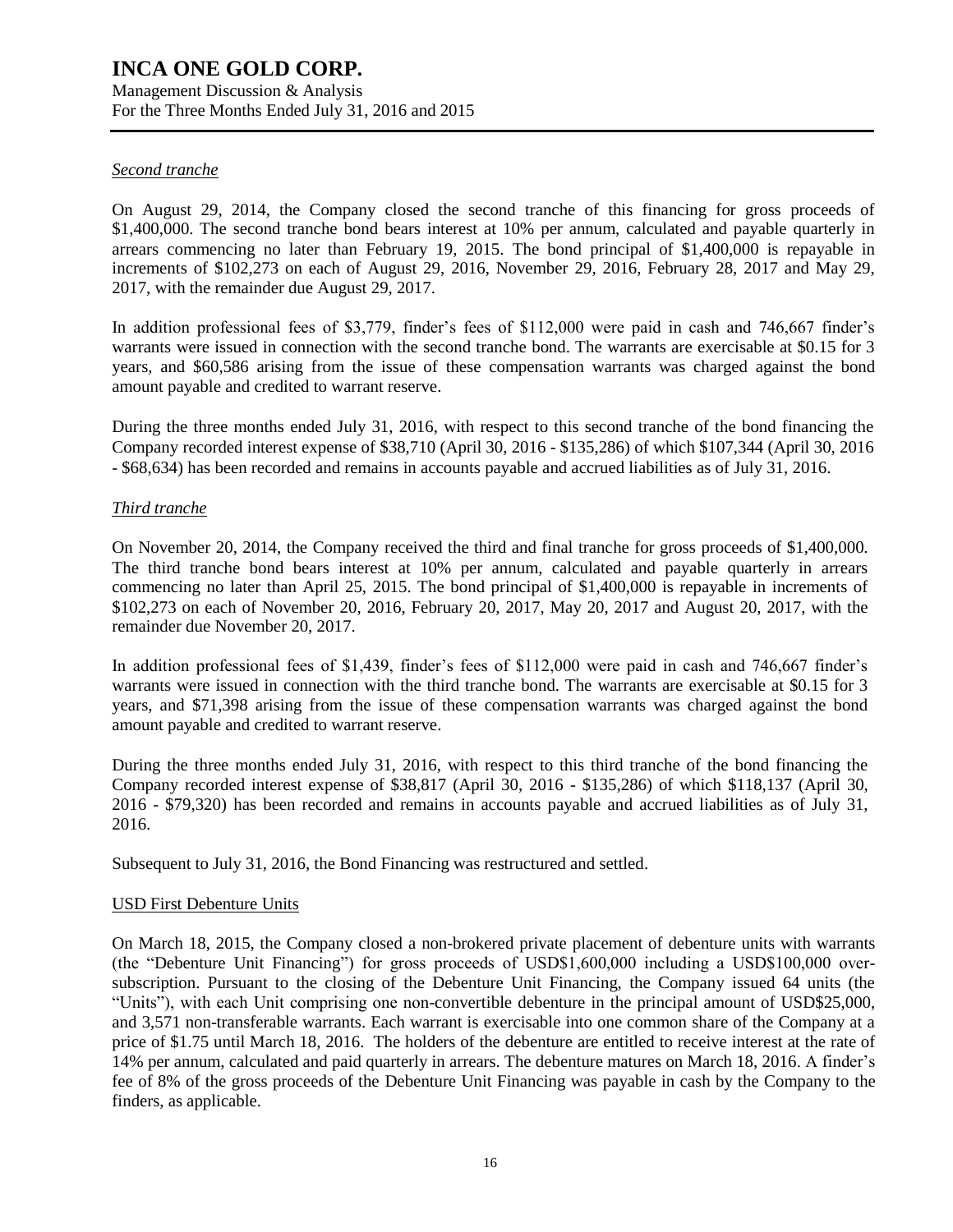Management Discussion & Analysis For the Three Months Ended July 31, 2016 and 2015

The Company also issued to the finders that number of finder's warrants equal to 8% of the proceeds of the Debenture Unit Financing, divided by the exercise price of \$1.75, as applicable. Each finder warrant is exercisable into one common share of the Company at a price of \$1.75 until March 18, 2016.

In addition professional and finder's fees of \$182,029 were paid in cash, 91,943 finder's warrants were issued, and 228,571 subscriber warrants were issued. The warrants are exercisable at \$1.75 per share for 18 months and 12 months respectively.

At the date of issue \$1,932,517 was attributed to the debenture and \$84,081 to the warrants based on an effective interest rate of 20%. The fair value of the finder's warrants was \$45,353.

During the three months ended July 31, 2016, the Company recorded accretion expense and amortization of issuance costs of \$nil (April 30, 2016 - \$279,869), and interest expense of \$73,360 (April 30, 2016 - \$300,319) of which \$180,615 (2015 - \$102,935) has been recorded and remains in accounts payable and accrued liabilities as of July 31, 2016.

Subsequent to July 31, 2016, the USD Debenture Units were restructured and settled.

#### USD Second Debenture Units

On July 10, 2015, the Company closed a non-brokered debenture financing (the "Second Debenture Unit Financing") for gross proceeds of USD\$500,000. The Second Debenture Unit Financing consists of 20 units (the "Second Units") with each Second Unit comprising one non-convertible debenture in the principal amount of USD\$25,000, and 3,571 non-transferable warrants. Each warrant is exercisable into one common share of the Company at a price of CAD\$1.75 until July 9, 2016.

The holders of the debentures are entitled to receive interest at the rate of 14% per annum, calculated and paid quarterly in arrears. The term of the debentures is 12 months with a 12 month extension at the option of the Company and the debentures are secured by a security interest in certain of the Company's present and after acquired property to be registered in British Columbia.

In addition professional and finder's fees of \$35,818 were paid in cash and 71,429 subscriber warrants were issued with an exercise price of \$1.75 per share, expiring on July 9, 2016. At the date of issue \$599,432 was attributed to the debenture and \$26,008 to the warrants based on an effective interest rate of 20%.

During the three months ended July 31, 2016, the Company recorded accretion expense and amortization of issuance costs of \$5,362 (April 30, 2016 - \$20,646) and interest expense of \$22,925 (April 30, 2016 - \$67,727), of which \$50,190 (April 30, 2016 - \$26,159) has been recorded and remains in accounts payable and accrued liabilities as of July 31, 2016.

Subsequent to July 31, 2016, the USD Debenture Units were restructured and settled.

#### **Financings - Equity**

Subsequent to period end, the Company consolidated its capital on a one-for-seven basis. At July 31, 2016, there were 11,640,367, post consolidation, issued and fully paid common shares (April 30, 2016 - 11,561,496 post consolidation).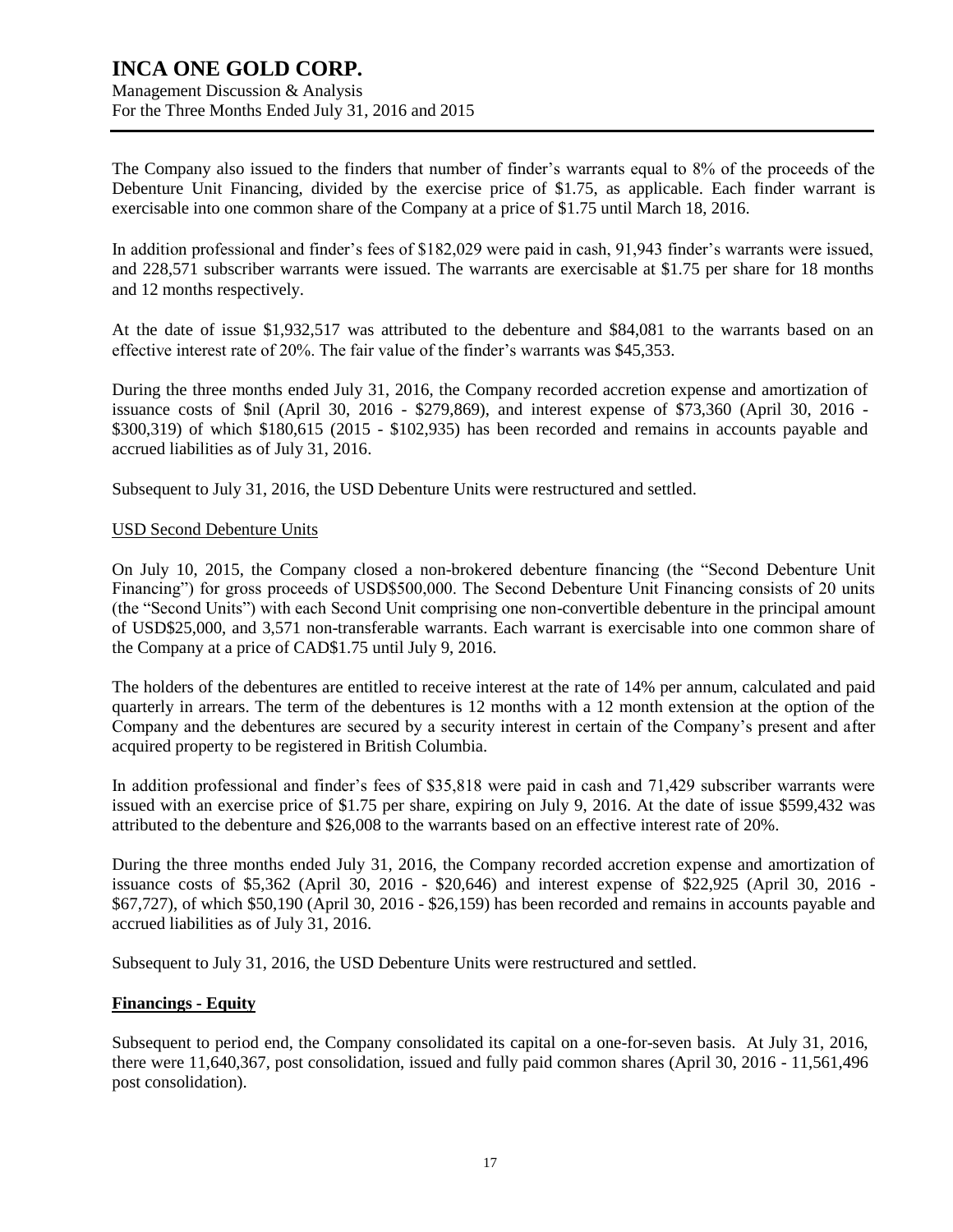Management Discussion & Analysis For the Three Months Ended July 31, 2016 and 2015

#### Share Issuances – Shares for Services

On June 1, 2016, the Company issued 71,429 common shares valued at \$75,000 to an external service provider as a settlement for outstanding balance owed to them for services.

On June 21, 2016, the Company issued 7,442 common shares valued at \$7,814 to a key Peruvian employee for services pursuant to his employment agreement of US\$24,000.

#### **Summary of Outstanding Share Data**

As at the date of this MD&A, the Company had 44,966,253 common shares issued outstanding and the following options and warrants outstanding:

#### **Stock Options:**

|                |                       |                    | <b>Vesting</b>    |
|----------------|-----------------------|--------------------|-------------------|
| <b>Options</b> | <b>Exercise Price</b> | <b>Expiry Date</b> | <b>Provisions</b> |
| #              | \$                    |                    | #                 |
| 21,429         | 1.75                  | February 9, 2017   | Vested            |
| 35,714         | 1.05                  | October 5, 2017    | Vested            |
| 56,571         | 1.05                  | October 30, 2017   | Vested            |
| 397,143        | 1.75                  | May 5, 2018        | Vested            |
| 39,286         | 1.05                  | May 30, 2018       | Vested            |
| 28,571         | 1.05                  | October 31, 2018   | Vested            |
| 135,714        | 1.05                  | June 4, 2019       | Vested            |
| 64,286         | 1.05                  | August 29, 2019    | Vested            |
| 14,286         | 1.75                  | April 15, 2020     | Vested            |
| 10,714         | 1.54                  | September 23, 2020 | Vested            |
| 82,143         | 3.01                  | July 11, 2021      | Vested            |
| 3,595,000      | 0.25                  | September 21, 2018 | Vested            |
| 4,480,857      |                       |                    |                   |

#### **Warrants:**

| Number of<br>Warrants | <b>Exercise</b><br><b>Price</b> | <b>Expiry Date</b> |
|-----------------------|---------------------------------|--------------------|
| #                     | \$                              |                    |
| 205,714               | 1.05                            | May 20, 2017       |
| 106,667               | 1.05                            | August 29, 2017    |
| 106,667               | 1.05                            | November 20, 2017  |
| 657,019               | 1.26                            | December 22, 2020  |
| 800,000               | 0.85                            | August 26, 2019    |
| 300,000               | 0.45                            | August 26, 2017    |
| 22, 203, 555          | 0.40                            | August 26, 2019    |
| 24,379,622            |                                 |                    |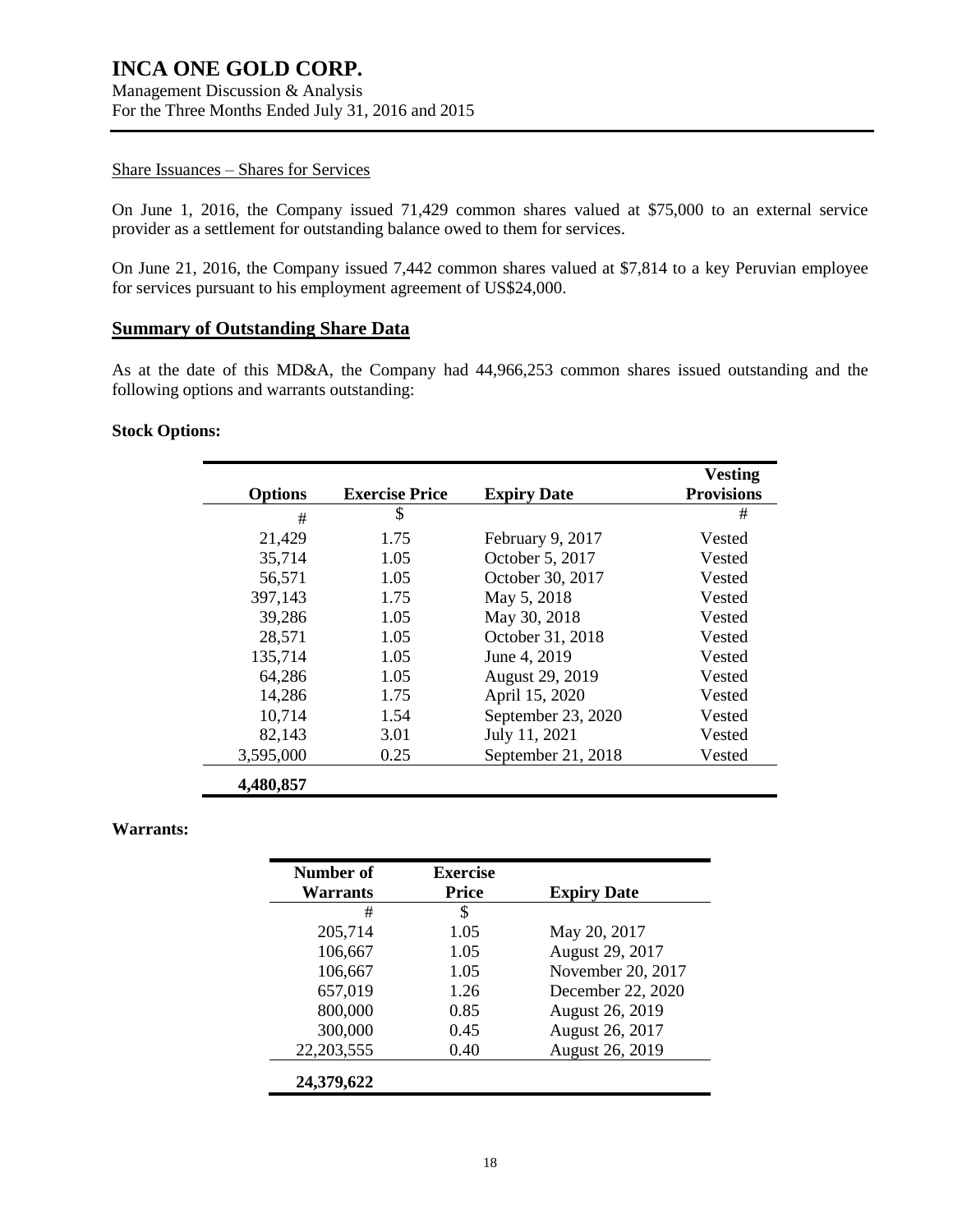#### **Transactions with Related Parties**

#### **(a) Related Party Transactions**

The Company's related parties consist of the Company's directors, officers, former officer and companies associated with these individuals including the following:

- A company owned by Edward Kelly, the Company's President (also a director).
- A company controlled by Oliver Foeste, the Company's CFO (also a director).
- A company owned by both George Moen, the Company's ex-Chief Operating Officer and Mark Wright, the Company`s VP Operations & New Projects.
- A company owned by Mark Wright, the Company`s VP Operations & New Projects.

The following expenditures were charged by related parties for the three months period ended July 31, 2016 and 2015:

|                                | <b>July 31,</b> | July 31, |
|--------------------------------|-----------------|----------|
|                                | 2016            | 2015     |
|                                | 5               |          |
| Professional fees              | 23,378          | 7,806    |
| Consulting and management fees | 106,500         | 157,420  |
| Finance costs                  | 76,834          | 1,995    |
| Share-based payments           |                 | 342,120  |
| Office rent                    | 11,250          |          |
|                                | 217,962         | 509,341  |

Professional fees are paid to a company controlled by a director. Consulting and management fees are paid to companies controlled by the President, COO, CFO, or VP Operations & New Projects. Finance costs on interest bearing debt instruments were paid or accrued to companies controlled by the President, COO, or VP Operations & New Projects, or to a company controlled by a director.

#### C**ompensation of Key Management Personnel**

The Company's key management personnel has authority and responsibility for planning, directing and controlling the activities of the Company and includes the Directors, President, CFO, COO and VP Operations & New Projects. Compensation in respect of services provided by key management consists of consulting and management fees paid to companies controlled by the President, CFO, COO and VP Operations & New Projects, accounting fees paid to companies controlled by a director or company controlled by the CFO, and by the issue of options.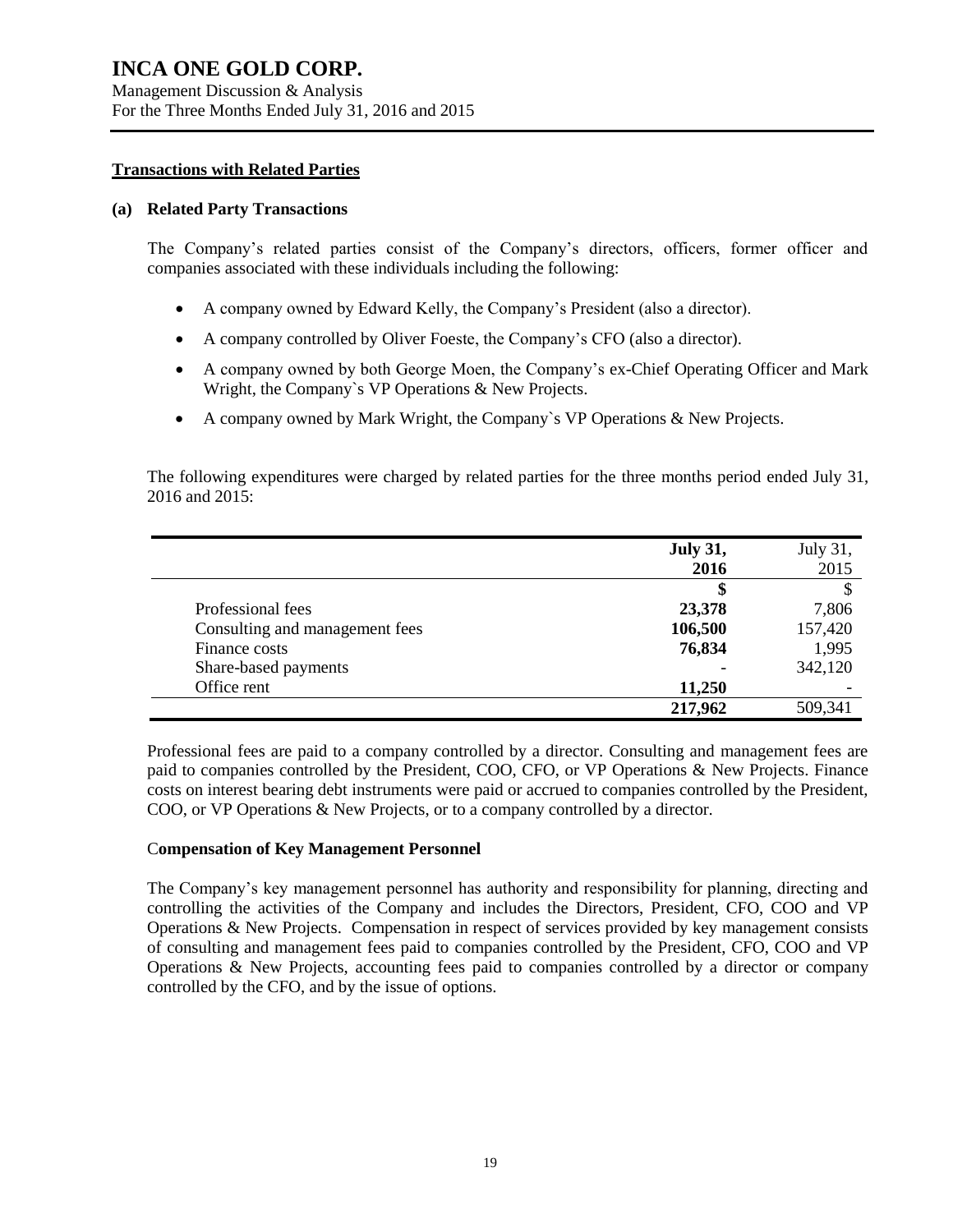Management Discussion & Analysis

For the Three Months Ended July 31, 2016 and 2015

|                                | <b>July 31,</b><br>2016 | July 31,<br>2015 |
|--------------------------------|-------------------------|------------------|
|                                | S                       |                  |
| Management, accounting and CFO |                         |                  |
| fees included above            | 129,878                 | 136,752          |
| Share-based payments           |                         | 342,120          |
|                                | 129,878                 | 478,872          |

There was no other compensation paid or payable to key management for employee services.

#### **(b) Related Party Balances**

All related party balances payable, including for business expenses reimbursements, interim advances to the Company, annual bonuses as approved by the board of directors, and for services rendered as at July 31, 2016 are non-interest bearing and payable on demand, with the exception of short term financing through unsecured promissory notes (note 10), convertible debenture financing (note 12), and are comprised of \$118,045 (April 30, 2016 - \$163,901) payable to the President and a company controlled by the President, \$115,350 (April 30, 2016 - \$111,104) payable to the CFO or a company controlled by the CFO, \$196,992 (April 30, 2016 - \$148,470) payable to a company controlled by the COO, \$49,151 (April 30, 2016 - \$56,445) payable to the VP Operations & New Projects or a company controlled by the VP Operations & New Projects and \$2,058,316 (April 30, 2016 - \$1,929,635) payable to a companies controlled by directors.

### **Commitments**

In addition to the commitments in connection with the Company's financings (please refer to notes 11, 12, 13 and 14 in consolidated annual financial statements), the Company has a three-year rent agreement for its corporate office in Lima, Peru, with a monthly payment of USD\$4,210 and termination date on July 31, 2018 and a three-year rent agreement with a monthly payment of \$3,750 for its corporate office in Vancouver, Canada and termination date on January 1, 2019.

During the three months ended July 31, 2016, the Company entered into a purchase and sale contract to sell approximately 284 ounces of gold dore to a third party, which would be settled at a future date in either cash or through the delivery of gold. At July 31, 2016, the fair value of amounts owing under this contract was \$490,098 (April 30, 2016 - \$359,179) and is included in deferred revenue.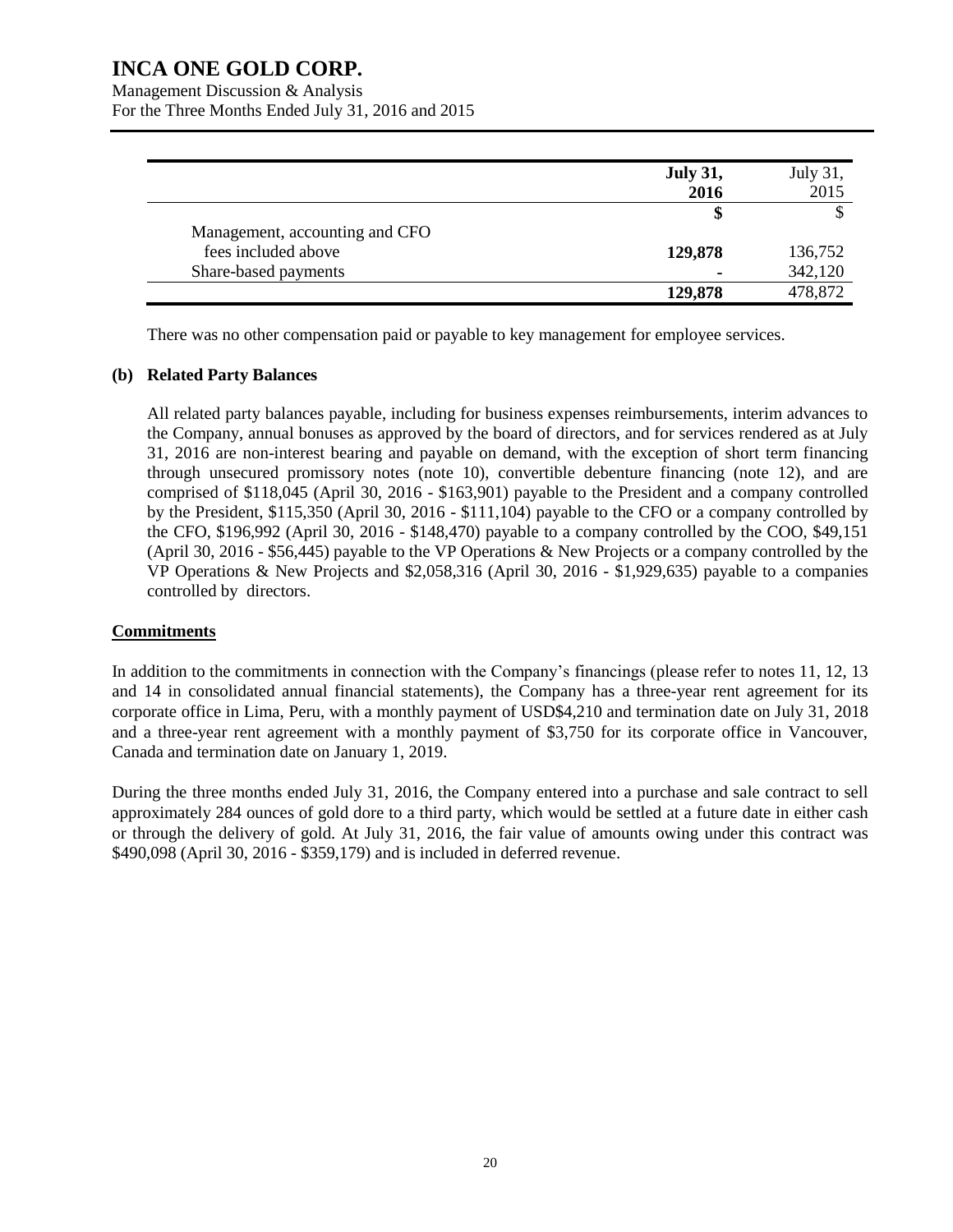Management Discussion & Analysis For the Three Months Ended July 31, 2016 and 2015

|                                                   |              | Within One | Two to Five |
|---------------------------------------------------|--------------|------------|-------------|
|                                                   | <b>Total</b> | Year       | Years       |
| <b>Maturity analysis of financial liabilities</b> | \$           | \$         | S           |
| Accounts payable and accrued liabilities          | 3,202,049    | 3,202,049  |             |
| Bond payable                                      | 5,216,932    | 1,499,996  | 3,716,936   |
| Promissory notes payable and mineral notes        | 2,944,390    | 2,882,101  | 62,289      |
| Convertible debentures                            | 1,687,796    | 1,305,600  | 382,196     |
| Debenture units                                   | 2,705,956    | 2,705,956  |             |
|                                                   | 15,757,123   | 11,595,702 | 4,161,421   |
| <b>Commitments</b>                                |              |            |             |
| Office lease rental                               | 250,534      | 108,392    | 142,142     |
| Gold sale contract deferred revenue               | 490,098      | 490,098    |             |
| Asset retirement and reclamation obligations      | 326,378      |            | 326,378     |
|                                                   | 1,067,010    | 598,490    | 468,520     |
|                                                   | 16,824,133   | 12,194,192 | 4,629,941   |

A summary of undiscounted liabilities and future operating commitments at July 31, 2016 are as follows:

Subsequent to July 31, 2016, the Company restructured and settled approximately \$13.7 million of the Company's financial liabilities (see subsequent events).

#### **Financial Instruments**

As at July 31, 2016, the Company's financial instruments consist of cash, other receivables, marketable securities, accounts payable and accrued liabilities, promissory notes payable convertible debentures, debentures and loan payable. Cash and other receivables are designated as loans and receivables, which are measured at amortized cost. Marketable securities are designated as available-for-sale, which are measured at fair value through other comprehensive income or loss. Accounts payable and accrued liabilities, promissory notes payable, convertible debentures, debentures and loan payable are designated as other financial liabilities, which are measured at amortized cost.

IFRS requires disclosures about the inputs to fair value measurements for financial assets and liabilities recorded at fair value, including their classification within a hierarchy that prioritizes the inputs to fair value measurement.

The three levels of hierarchy are:

Level 1 – Unadjusted quoted prices in active markets for identical assets or liabilities; Level 2 – Inputs other than quoted prices that are observable for the asset or liability, either directly or indirectly; and Level 3 – Inputs for the asset or liability that are not based on observable market data.

As at July 31, 2016, the Company believes that the carrying values of cash, other receivables, accounts payable and accrued liabilities, promissory notes payable, convertible debentures, debentures and loan payable approximate their fair values because of their nature and relatively short maturity dates or durations or their interest rates approximate market interest rates. The fair value of marketable securities has been assessed based on the fair value hierarchy described above and are classified as Level 1.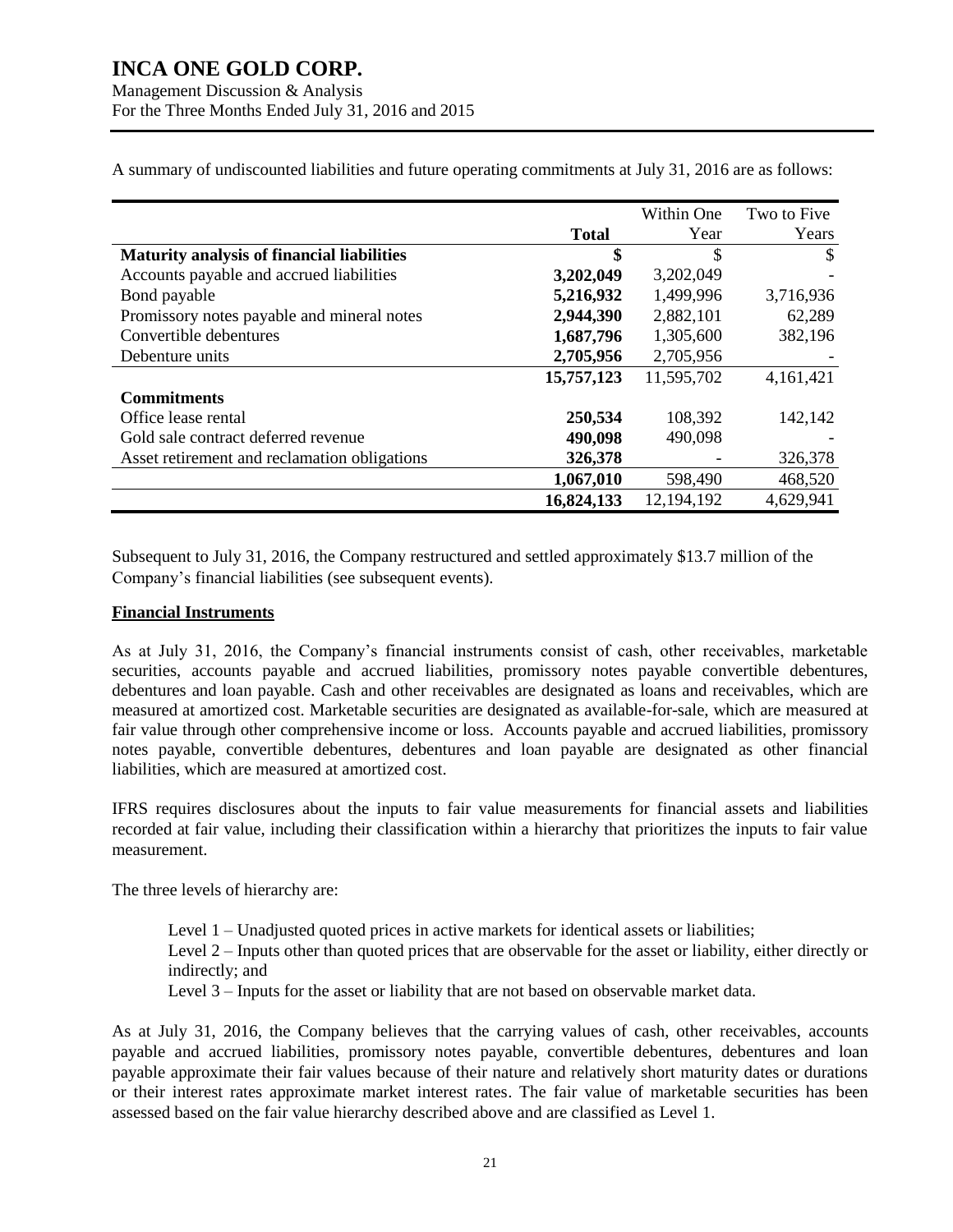The Company's financial instruments are exposed in varying degrees to a variety of financial risks. The Board approves and monitors the risk management processes:

*(i) Credit risk*

Credit risk exposure primarily arises with respect to the Company's cash and other receivables. The risk exposure is limited because the Company places its instruments in banks of high credit worthiness within Canada and continuously monitors the collection of other receivables.

*(ii) Liquidity risk*

Liquidity risk is the risk that the Company cannot meet its financial obligations as they become due. The Company's approach to managing liquidity is to ensure as far as possible that it will have sufficient liquidity to settle obligations and liabilities when they become due. As at April 30, 2016, the Company had cash of \$20,142 (April 30, 2016 - \$45,135) and current working capital deficiency of \$9,382,607 (April 30, 2016 - \$ 7,645,085) with total liabilities of \$16,573,599 (April 30, 2016 - \$15,859,608).

A summary of the Company's future operating commitments is presented in note 18 of the annual consolidated financial statements.

- *(iii) Market risk*
	- a. Interest rate risk

Interest rate risk is the risk that the fair value or future cash flows of a financial instrument will fluctuate because of changes in market interest rates.

The Company invests cash in guaranteed investment certificates at fixed or floating interest rates in order to maintain liquidity while achieving a satisfactory return for shareholders. A change of 100 basis points in the interest rates would not be material to the financial statements. At July 31, 2016, the Company has no variable rate debt.

b. Foreign currency risk

Foreign exchange risk is the risk that the fair value of future cash flows of a financial instrument will fluctuate because of the changes in the foreign exchange rates. The Company is exposed to the financial risk related to the fluctuation of foreign exchange rates associated with the fluctuations in its US dollar and the Peruvian New Sol ("Sol") bank accounts as well as the translation of foreign held assets and liabilities at current exchange rates.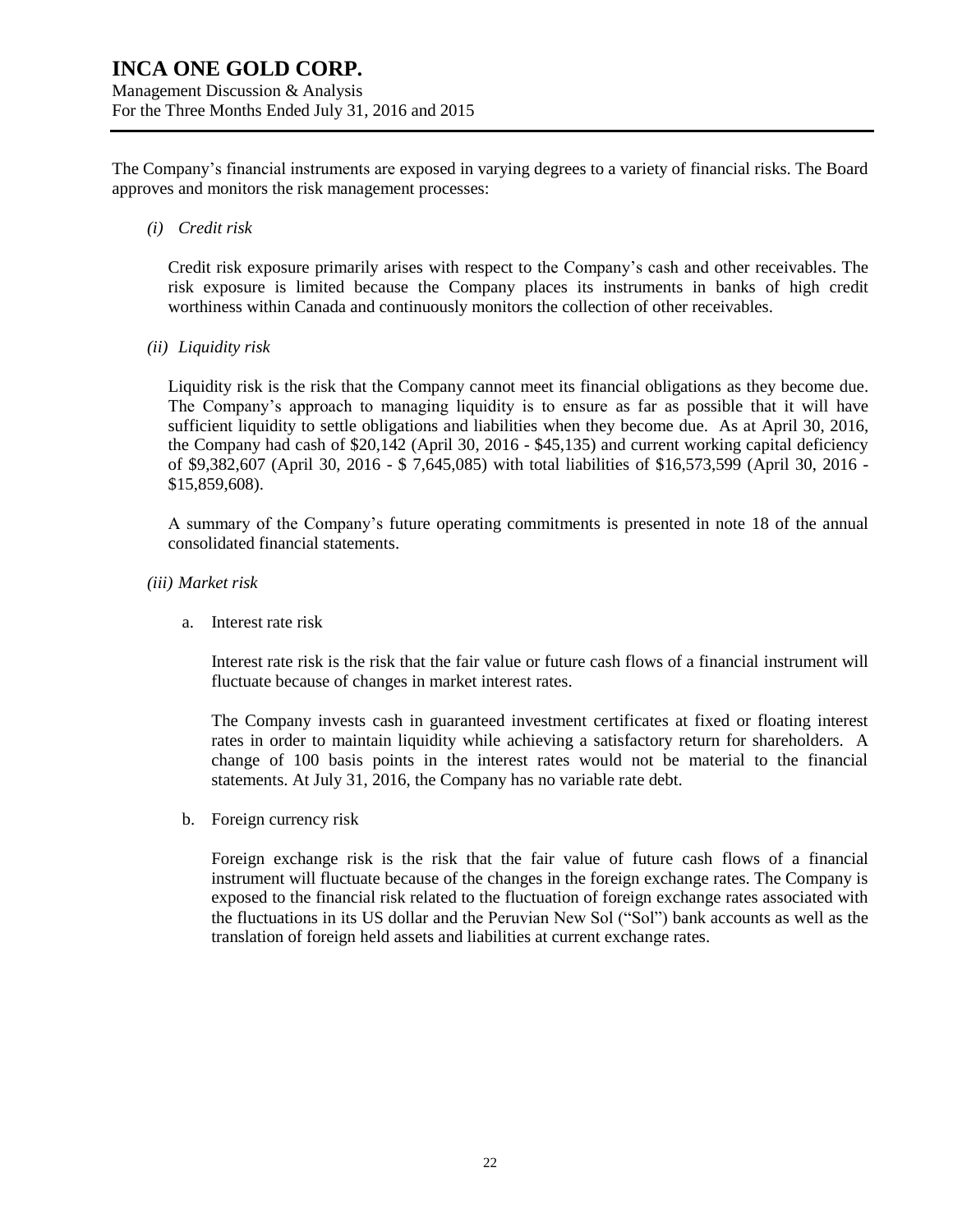|                                          | <b>July 31, 2016</b> | April 30, 2016 |
|------------------------------------------|----------------------|----------------|
|                                          | \$                   |                |
| US dollar:                               |                      |                |
| Cash and cash equivalents                | 190                  | 31,063         |
| Receivables                              | 15,168               | 108,809        |
| Accounts payable and accrued liabilities | (912, 554)           | (744, 126)     |
| Debenture, convertible debenture and     |                      |                |
| promissory note                          | (6,828,661)          | (7,190,363)    |
| Net assets                               | (7, 725, 857)        | (7,794,617)    |
|                                          |                      |                |
| Sol:                                     |                      |                |
| Cash and cash equivalents                | 13,155               | 13,488         |
| Receivables                              | 742,415              | 1,523,703      |
| Accounts payable and accrued liabilities | (1,038,357)          | (1,018,224)    |
| Net liabilities                          | (282, 787)           | 518,967        |

The Company's net exposure to the US dollar and Sol on financial instruments, in Canadian dollar equivalents, is as follows:

Assuming all other variables constant, an increase or a decrease of 10% of the US dollar against the Canadian dollar, the net loss of the Company and the equity for the year ended July 31, 2016 would have varied by approximately \$774,072. Assuming all other variables constant, an increase or a decrease of 10% of the Sol against the Canadian dollar, the net loss of the Company and the equity for the year ended July 31, 2016 would have varied by approximately \$14,228.

The Company had no hedging agreements in place with respect to foreign exchange rates.

b. Commodity price risk

Commodity price risk is the risk of financial loss resulting from movements in the price of the Company's commodity inputs and outputs. The Company's price risk relates primarily to future gold price expectations and the share trading price of its GRIT shares. The Company continuously monitors precious metal and GRIT share trading prices as they are included in projections prepared to determine its future strategy.

#### **Subsequent Events**

a) On August 16, 2016, the Company consolidated its capital on a one-for-seven basis. Effective August 19, 2016, the Company's common shares commenced trading on a consolidated basis. For the purpose of these financial statements the capital and per share amounts have been restated to present the post consolidated capital basis.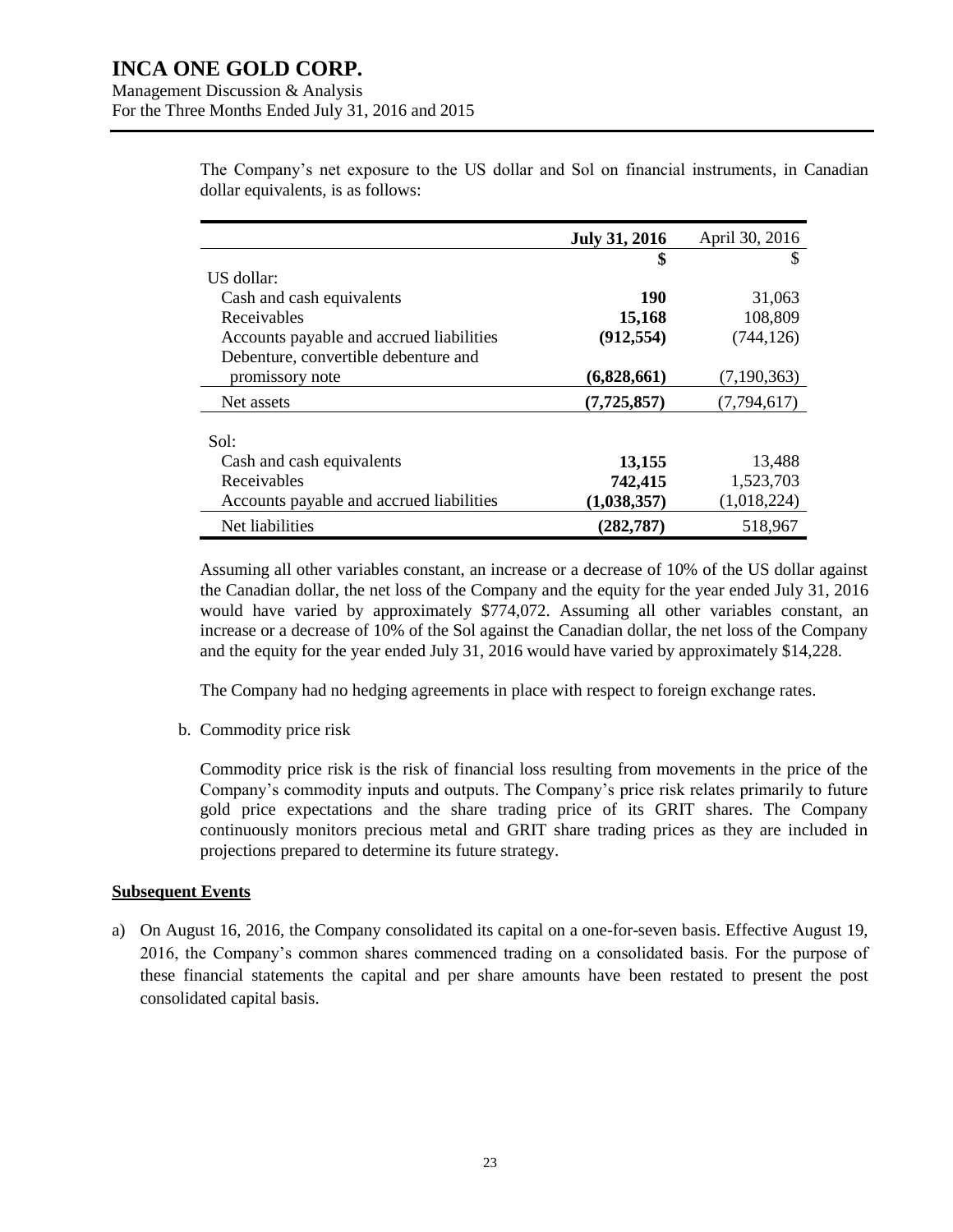Management Discussion & Analysis For the Three Months Ended July 31, 2016 and 2015

b) On August 26, 2016, the Company announced that it has closed the first tranche of a previously announced non-brokered private placement (the "Private Placement"); whereby, the Company aims to raise a total of \$5.25 million in gross proceeds in the Private Placement including a first and second tranche.

With the closing of the first tranche the Company raised gross proceeds of approximately \$3.25 million by the issuance of approximately 13.0 million units (the "Units") at a subscription price of \$0.25 per Unit. Each Unit is comprised of one common share and one full, transferable common share purchase warrant. Each warrant will be exercisable to purchase an additional common share of the Company at an exercise price of \$0.40 for a period of 36 months from the closing date and will feature an acceleration clause triggering the exercise of the warrant upon select share price metrics being achieved. Cash finder's fees of 8% of the gross proceeds were paid on a portion of the Private Placement. The Company will also issue 8% finders warrants to eligible finders in connection with this placement.

The Company intends to close the second and final tranche of the Private Placement shortly.

The net proceeds from the Private Placement will be used for purchases of mineral, inventory supplies and materials, select debt repayments, and for general working capital purposes, as applicable. All securities issued pursuant to the Private Placement are subject to a statutory hold period of four months plus one day from the date of issuance, in accordance with applicable securities legislation

- c) On August 26, 2016, the Company announced that it has received approval by the TSX-V for the required settlement agreements with its debt holders (the "Debt Settlement"). The Debt Settlement addresses approximately \$13.7 million of the Company's long and short term debt and related unpaid interest (the "Debts") which converted as follows:
	- (i) Approximately \$8.0 million was settled into 20.3 million common shares plus 9.2 million warrants;
	- (ii) Approximately \$3.8 million was settled into interest bearing debenture agreements with deferred payment terms or non-interest bearing repayment notes;
	- (iii)Approximately \$1.8 million was settled into a combination of warrant deposits and contingent debt; and
	- (iv) Approximately 1.1 million warrants were issued to select parties relating to the warrant deposit and certain other settlement requirements.

In total, 20.3 million common shares and 10.3 million common share purchase warrants, of which 9.1 million have a three year term and \$0.40 exercise price, 0.3 million have a 12 month term and a \$0.45 exercise price, and 0.8 million have a three year term and a \$0.85 exercise price, were issued on settlement of these Debts

d) On September 26, 2016, pursuant to the Company's stock option plan, the Company granted 3.5 million incentive stock options to directors, officers, consultants and employees of the Company, with an exercise price of \$0.25 per share, immediate vesting and an expiry date of September 21, 2018.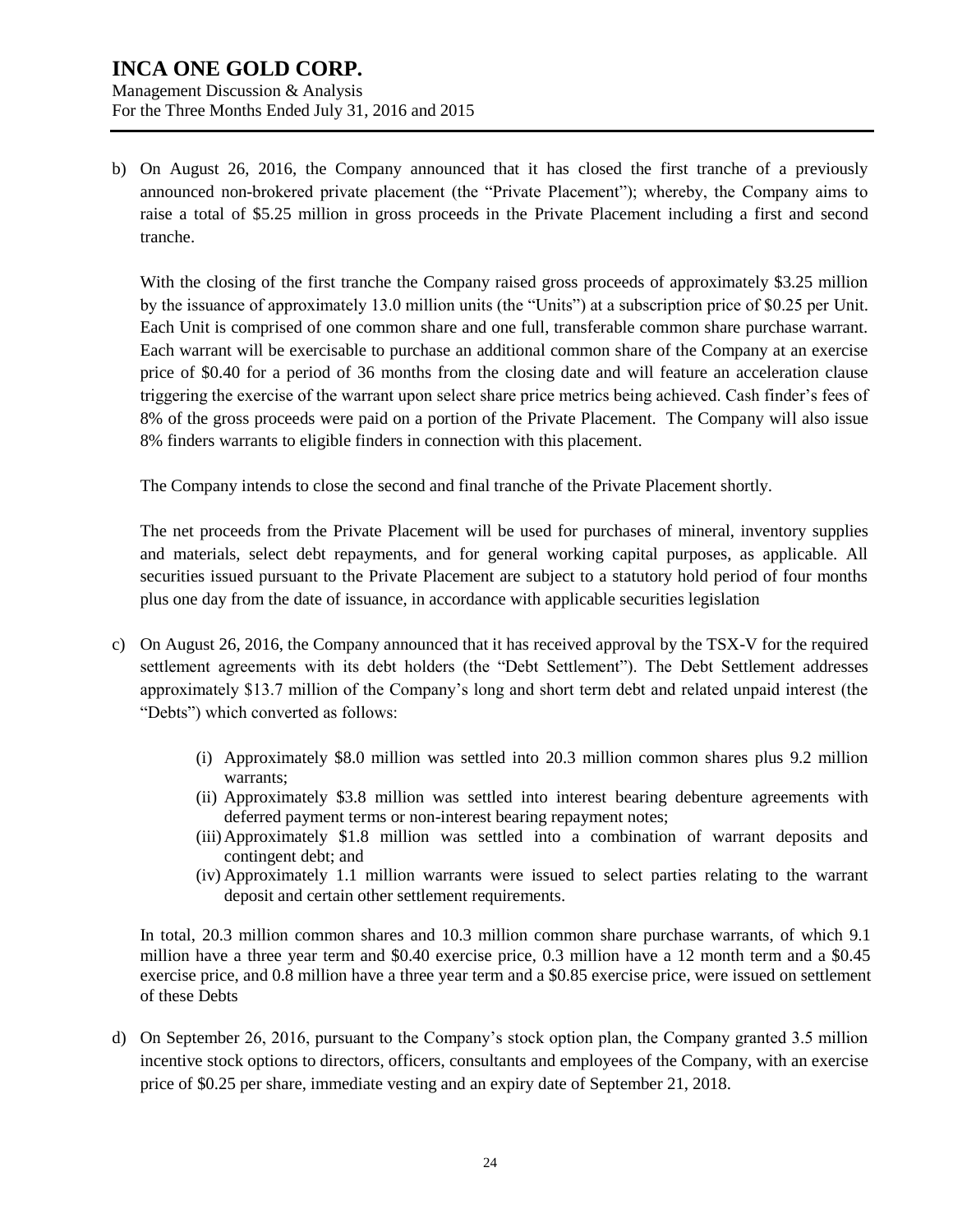Management Discussion & Analysis For the Three Months Ended July 31, 2016 and 2015

#### **Off-Balance Sheet Arrangements**

The Company has not entered into any off-balance sheet arrangements.

#### **Critical Accounting Policies and Estimates**

The preparation of the Company's consolidated financial statements in accordance with IAS 1, *Presentation of Financial Statements*, requires management to make certain critical accounting estimates and to exercise judgment that affect the accounting policies and the reported amounts of assets, liabilities and disclosure of contingent assets and liabilities at the date of the consolidated financial statements and reported amounts of revenues and expenses during the reporting period. Estimates and assumptions are continually evaluated based on historical experience and other factors, including expectations of future events that are believed to be reasonable under the circumstances. In the future, actual experience may differ from these estimates and assumptions. Revisions to accounting estimates are recognized in the period in which the estimates are revised and in any future periods affected. Uncertainty about these assumptions and estimates could result in outcomes that require a material adjustment to the carrying amounts of assets or liabilities in future periods.

Significant accounting judgments that Management has made in the process of applying accounting policies which it considers have had the most significant effect on the amounts recognized in the consolidated financial statements include, but are not limited to going concern, title to and economic recoverability and probability of future economic benefits of exploration and evaluation assets, date of commencement of commercial production, and determination of functional currency. Management considers the areas currently requiring a significant degree of estimation and assumption and which have a significant risk of resulting in a material adjustment to the carrying amount of assets and liabilities within the next financial year, to include, but not be limited to, the value attributed to share-based compensation, convertible debentures and debentures with warrants, marketable securities, asset retirement and reclamation obligation, and deferred taxes.

These accounting judgments and estimates are further discussed in the Company's annual audited consolidated financial statements at July 31, 2016.

#### **Risks and Uncertainties**

Natural resources exploration, development, production and processing involve a number of business risks, some of which are beyond the Company's control. These can be categorized as operational, financial and regulatory risks.

Operational risks include: the Company may not be able to find and develop resources economically, the Company cannot guarantee title to its properties, the Company may have difficulty in marketing production and services, the Company must manage changing governmental laws and regulations, the Company may have difficulty in hiring and retaining skilled employees and contractors, environmental hazards (including discharge of pollutants or hazardous chemicals), industrial accidents and occupational and health hazards, mechanical failures, the unavailability of materials and equipment, pit slope failures, unusual or unexpected rock formations, poor or unexpected geological or metallurgical conditions, poor or inadequate ventilation, failure of mine communication systems, poor water condition, interruptions to gas and electricity supplies, human error and adverse weather conditions, there is no assurance that the Company will acquire additional mineral properties and any acquisitions may expose the Company to new risks, and the mining industry is intensely competitive for the acquisition of new properties, access to capital and hiring of skilled personnel. The Company continuously monitors and responds to changes in these factors and seeks to adhere to all regulations governing its operations.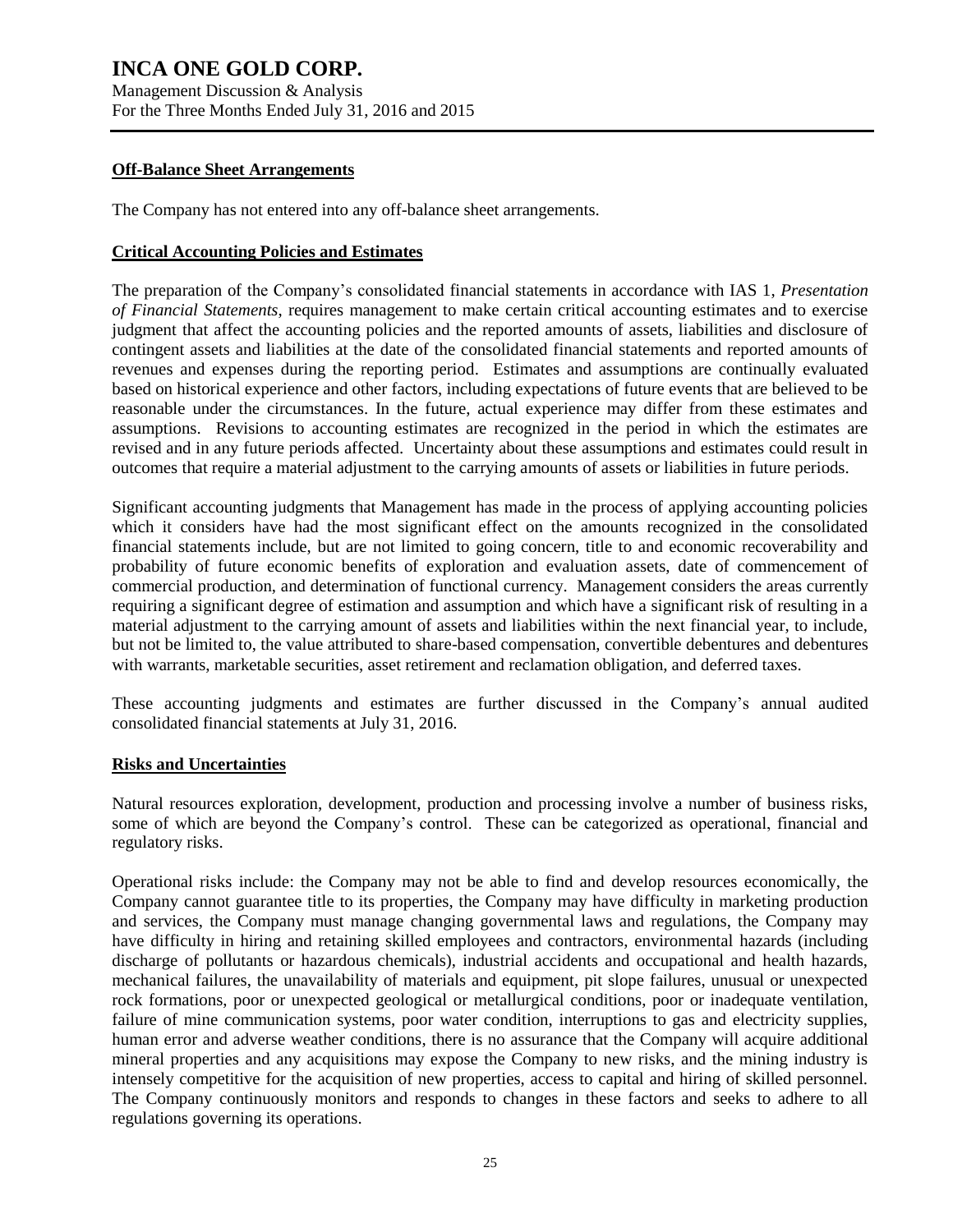### **INCA ONE GOLD CORP.** Management Discussion & Analysis

For the Three Months Ended July 31, 2016 and 2015

Financial risks include commodity prices, interest rates and fluctuating foreign exchange rates, all of which are beyond the Company's control. Additional financial risks are the Company's ability to raise capital to continue funding its operations.

Regulatory risks include the possible delays in getting regulatory approval to, and permits for, the transactions that the Board of Directors believe to be in the best interest of the Company, and include increased fees for filings, the introduction of ever more complex reporting requirements the cost of which the Company must meet in order to maintain its exchange listing.

### **Cautionary Note Regarding Forward-Looking Information**

This MD&A contains forward-looking statements. All statements, other than statements of historical fact, constitute "forward-looking statements" and include any information that addresses activities, events or developments that the Company believes, expects or anticipates will or may occur in the future including the Company's strategy, plans or future financial or operating performance and other statements that express management's expectations or estimates of future performance.

Forward-looking statements are generally identifiable by the use of the words "may", "will", "should", "continue", "expect", "anticipate", "estimate", "believe", "intend", "plan" or "project" or the negative of these words or other variations on these words or comparable terminology. All such forward-looking information and statements are based on certain assumptions and analyses made by the Company's management in light of their experience and perception of historical trends, current conditions and expected future developments, as well as other factors management believes are appropriate in the circumstances. These statements, however, are subject to known and unknown risks, uncertainties and other factors that may cause the actual results, level of activity, performance or achievements of the Company to be materially different from those expressed, implied by or projected in the forward-looking information or statements.

Important factors that could cause actual results to differ from these forward-looking statements include but are not limited to: risks related to the exploration and potential development of the Company's projects, risks related to international operations, the actual results of current exploration activities, conclusions of economic evaluations, changes in project parameters as plans continue to be refined, future prices of minerals, as well as those factors discussed in the sections relating to risk factors of the Company set out in this MD&A.

There can be no assurance that any forward-looking statements will prove to be accurate, as actual results and future events could differ materially from those anticipated in such statements. Accordingly, the reader should not place any undue reliance on forward-looking information or statements. Except as required by law, the Company does not intend to revise or update these forward-looking statements after their date of issue, or to revise them to reflect the occurrence of future unanticipated events.